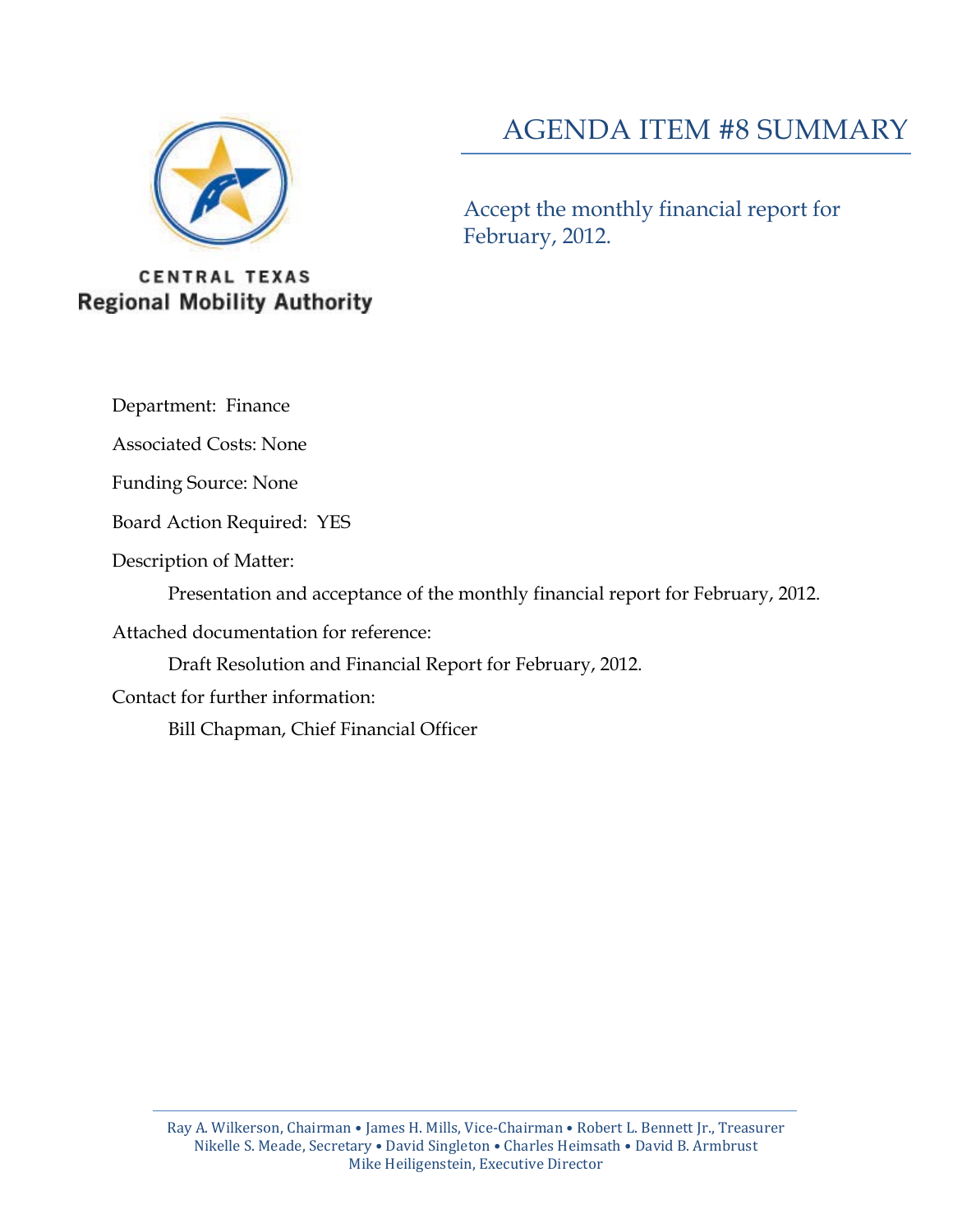#### **GENERAL MEETING OF THE BOARD OF DIRECTORS OF THE CENTRAL TEXAS REGIONAL MOBILITY AUTHORITY**

#### **RESOLUTION NO. 12-\_\_\_**

### **ACCEPT MONTHLY FINANCIAL REPORT**

WHEREAS, the Central Texas Regional Mobility Authority ("CTRMA") is empowered to procure such goods and services as it deems necessary to assist with its operations and to study and develop potential transportation projects, and is responsible to insure accurate financial records are maintained using sound and acceptable financial practices; and

WHEREAS, close scrutiny of CTRMA expenditures for goods and services, including those related to project development, as well as close scrutiny of CTRMA's financial condition and records is the responsibility of the Board of Directors and its designees through procedures the Board may implement from time to time; and

WHEREAS, the Board of Directors has adopted policies and procedures intended to provide strong fiscal oversight and which authorize the Executive Director, working with the CTRMA's Chief Financial Officer, to review invoices, approve disbursements, and prepare and maintain accurate financial records and reports; and

WHEREAS, the Executive Director, working with the Chief Financial Officer, has reviewed and authorized the disbursements necessary for the month of February, 2012, and has caused a Financial Report to be prepared which is attached to this resolution as Attachment "A."

NOW THEREFORE, BE IT RESOLVED, that the Board of Directors accepts the Financial Report for February, 2012, attached as Attachment "A" to this resolution.

Adopted by the Board of Directors of the Central Texas Regional Mobility Authority on the 28th day of March, 2012.

Submitted and reviewed by: Approved:

Andrew Martin Ray A. Wilkerson General Counsel for the Central Chairman, Board of Directors Texas Regional Mobility Authority **Resolution Number: 12-**

\_\_\_\_\_\_\_\_\_\_\_\_\_\_\_\_\_\_\_\_\_\_\_\_\_\_\_\_ \_\_\_\_\_\_\_\_\_\_\_\_\_\_\_\_\_\_\_\_\_\_\_\_\_\_\_\_ Date Passed: 3/28/2012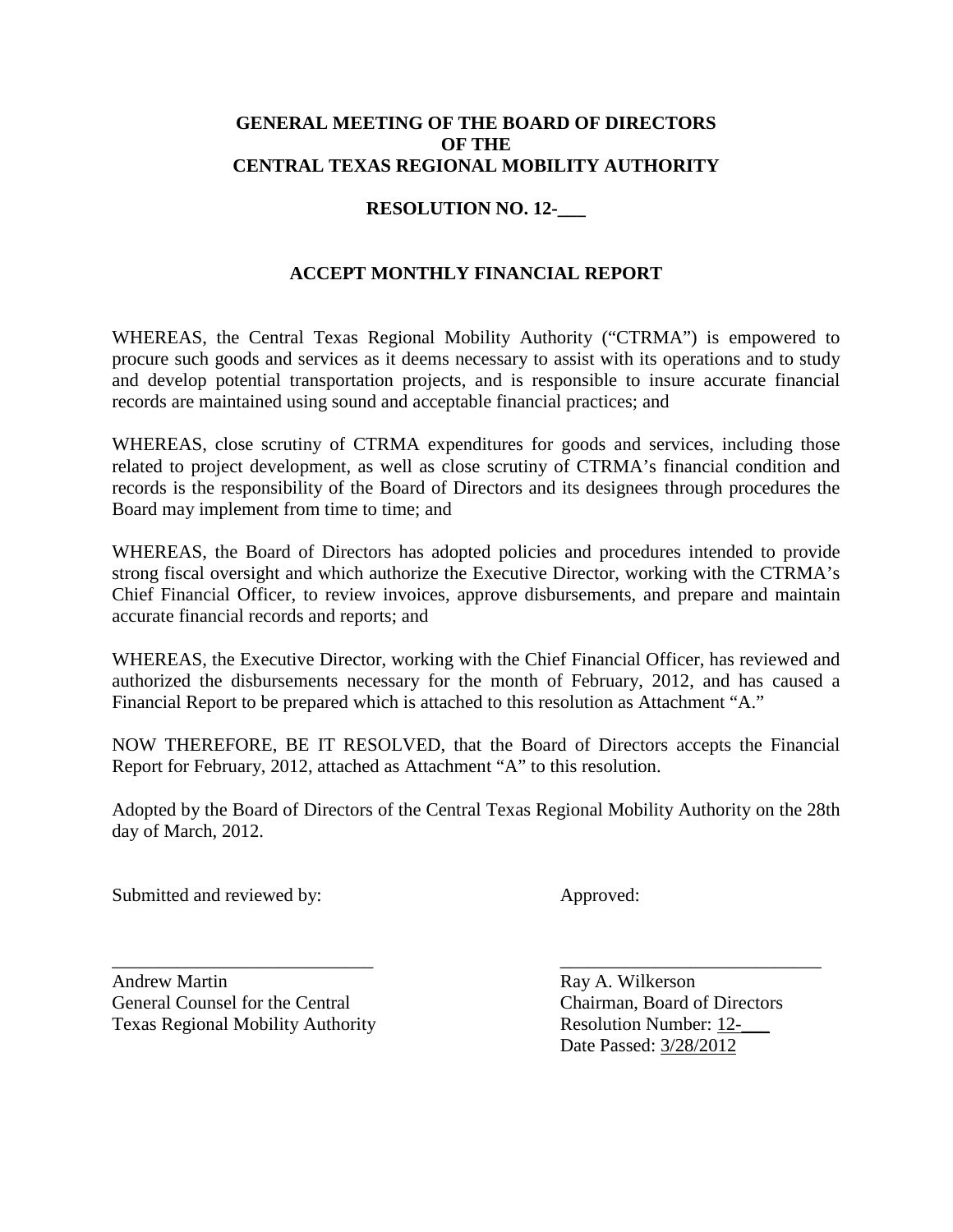## **Exhibit A**

**Financial Report for February, 2012**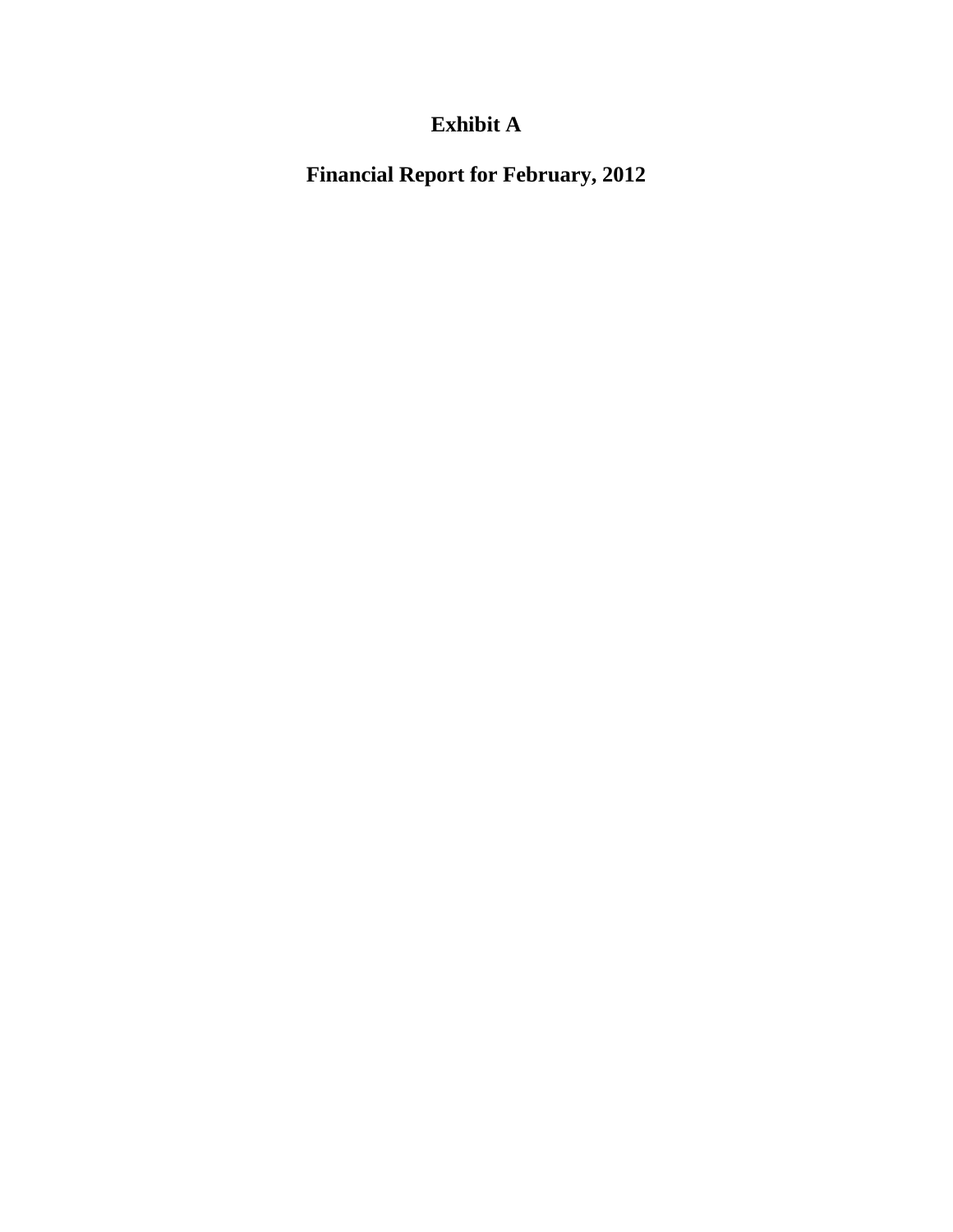| <b>Central Texas Regional Mobility Authority</b>                          |                          |                           |                          |             |  |  |  |  |  |  |
|---------------------------------------------------------------------------|--------------------------|---------------------------|--------------------------|-------------|--|--|--|--|--|--|
|                                                                           | <b>Balance Sheet</b>     |                           |                          |             |  |  |  |  |  |  |
| As of                                                                     | <b>February 29, 2012</b> |                           | <b>February 28, 2011</b> |             |  |  |  |  |  |  |
| <b>Assets</b>                                                             |                          |                           |                          |             |  |  |  |  |  |  |
| <b>Current Assets</b>                                                     |                          |                           |                          |             |  |  |  |  |  |  |
| Cash in Regions Operating Account                                         |                          | 47,874                    |                          | 3,379       |  |  |  |  |  |  |
|                                                                           |                          |                           |                          |             |  |  |  |  |  |  |
| Cash In TexSTAR                                                           | 5,824                    |                           | 46,771                   |             |  |  |  |  |  |  |
| <b>Regions Payroll Account</b>                                            | 7,012                    |                           | (2, 196)                 |             |  |  |  |  |  |  |
| <b>Restricted cash/cash equivalents</b><br><b>Fidelity Government MMA</b> | 9,862,808                |                           | 15,074,754               |             |  |  |  |  |  |  |
| <b>Restricted Cash-TexStar</b>                                            | 49,282,460               |                           | 77,904,411               |             |  |  |  |  |  |  |
| Regions SIB account                                                       | 0                        |                           | 13,175,232               |             |  |  |  |  |  |  |
| Overpayment accounts                                                      | 26,727                   |                           | 16,465                   |             |  |  |  |  |  |  |
| <b>Total Cash and Cash Equivalents</b>                                    |                          | 59,184,831                |                          | 106,218,818 |  |  |  |  |  |  |
| <b>Accounts Receivable</b>                                                |                          |                           |                          |             |  |  |  |  |  |  |
| Due From TTA                                                              | 22,475<br>414,570        |                           | 50,894<br>399,123        |             |  |  |  |  |  |  |
| Due From NTTA                                                             | 38,380                   |                           | 31,445                   |             |  |  |  |  |  |  |
| Due From HCTRA                                                            | 111,904                  |                           | 46,790                   |             |  |  |  |  |  |  |
| Due From TxDOT                                                            | 13,280,344               |                           | 6,275,030                |             |  |  |  |  |  |  |
| Due From Federal Government                                               | 308,976                  |                           | 533,152                  |             |  |  |  |  |  |  |
| <b>Interest Receivable</b>                                                | 251,786                  |                           | 99,670                   |             |  |  |  |  |  |  |
| <b>Total Receivables</b>                                                  |                          | 14,428,434                |                          | 7,436,104   |  |  |  |  |  |  |
| <b>Short Term Investments</b>                                             |                          |                           |                          |             |  |  |  |  |  |  |
|                                                                           |                          |                           |                          |             |  |  |  |  |  |  |
| <b>Short Term Investments</b>                                             |                          | 51,887,382                |                          | 11,557,901  |  |  |  |  |  |  |
| <b>Other Current Assets</b>                                               |                          |                           |                          |             |  |  |  |  |  |  |
| Prepaid Insurance                                                         |                          | 36,244                    |                          | 55,452      |  |  |  |  |  |  |
| <b>Total Current Assets</b>                                               |                          | 125,584,765               |                          | 125,268,274 |  |  |  |  |  |  |
| <b>Construction Work In Process</b>                                       |                          | 297,657,965               |                          | 138,546,785 |  |  |  |  |  |  |
| <b>Fixed Assets</b>                                                       |                          |                           |                          |             |  |  |  |  |  |  |
| Computers(net)                                                            |                          | 31,536                    |                          | 36,433      |  |  |  |  |  |  |
| Computer Software(net)                                                    |                          | 472,499                   |                          | 1,677,285   |  |  |  |  |  |  |
| Furniture and Fixtures(net)                                               |                          | 14,077                    |                          | 20,614      |  |  |  |  |  |  |
| Equipment(net)                                                            |                          | 47,001                    |                          | 50,378      |  |  |  |  |  |  |
| Autos and Trucks(net)                                                     |                          | 23,569                    |                          | 1,311       |  |  |  |  |  |  |
| <b>Buildings and Toll Facilities(net)</b>                                 |                          | 6,226,425                 |                          | 6,402,984   |  |  |  |  |  |  |
| Highways and Bridges(net)                                                 |                          | 174,408,051               |                          | 179,375,258 |  |  |  |  |  |  |
| Communication Equipment(net)                                              |                          | 1,015,050                 |                          | 1,193,863   |  |  |  |  |  |  |
| Toll Equipment(net)                                                       |                          | 2,237,500                 |                          | 2,699,281   |  |  |  |  |  |  |
| Signs(net)                                                                |                          | 5,000,247                 |                          | 5,133,516   |  |  |  |  |  |  |
| Land Improvements(net)                                                    |                          | 1,134,485                 |                          | 912,332     |  |  |  |  |  |  |
| Right of Way                                                              |                          | 24,683,553                |                          | 23,683,553  |  |  |  |  |  |  |
| Leasehold Improvements                                                    |                          | 61,946                    |                          | 61,507      |  |  |  |  |  |  |
| <b>Total Fixed Assets</b>                                                 |                          | 215,355,939               |                          | 221,248,313 |  |  |  |  |  |  |
|                                                                           |                          |                           |                          |             |  |  |  |  |  |  |
|                                                                           |                          |                           |                          |             |  |  |  |  |  |  |
| <b>Long Term Investments</b>                                              |                          |                           |                          |             |  |  |  |  |  |  |
| GIC (Restricted)<br>Agencies-LT                                           |                          | 203,598,582<br>18,145,913 |                          | 71,299,619  |  |  |  |  |  |  |
|                                                                           |                          |                           |                          | 0           |  |  |  |  |  |  |
| <b>Other Assets</b>                                                       |                          |                           |                          |             |  |  |  |  |  |  |
| <b>Security Deposits</b>                                                  |                          | 8,644                     |                          | 9,483       |  |  |  |  |  |  |
| Intangible Assets                                                         |                          | 650                       |                          | 650         |  |  |  |  |  |  |
| <b>Total Bond Issuance Costs</b>                                          |                          | 15,670,753                |                          | 10,581,162  |  |  |  |  |  |  |
| <b>Total Assets</b>                                                       |                          | 876,023,210               |                          | 566,954,287 |  |  |  |  |  |  |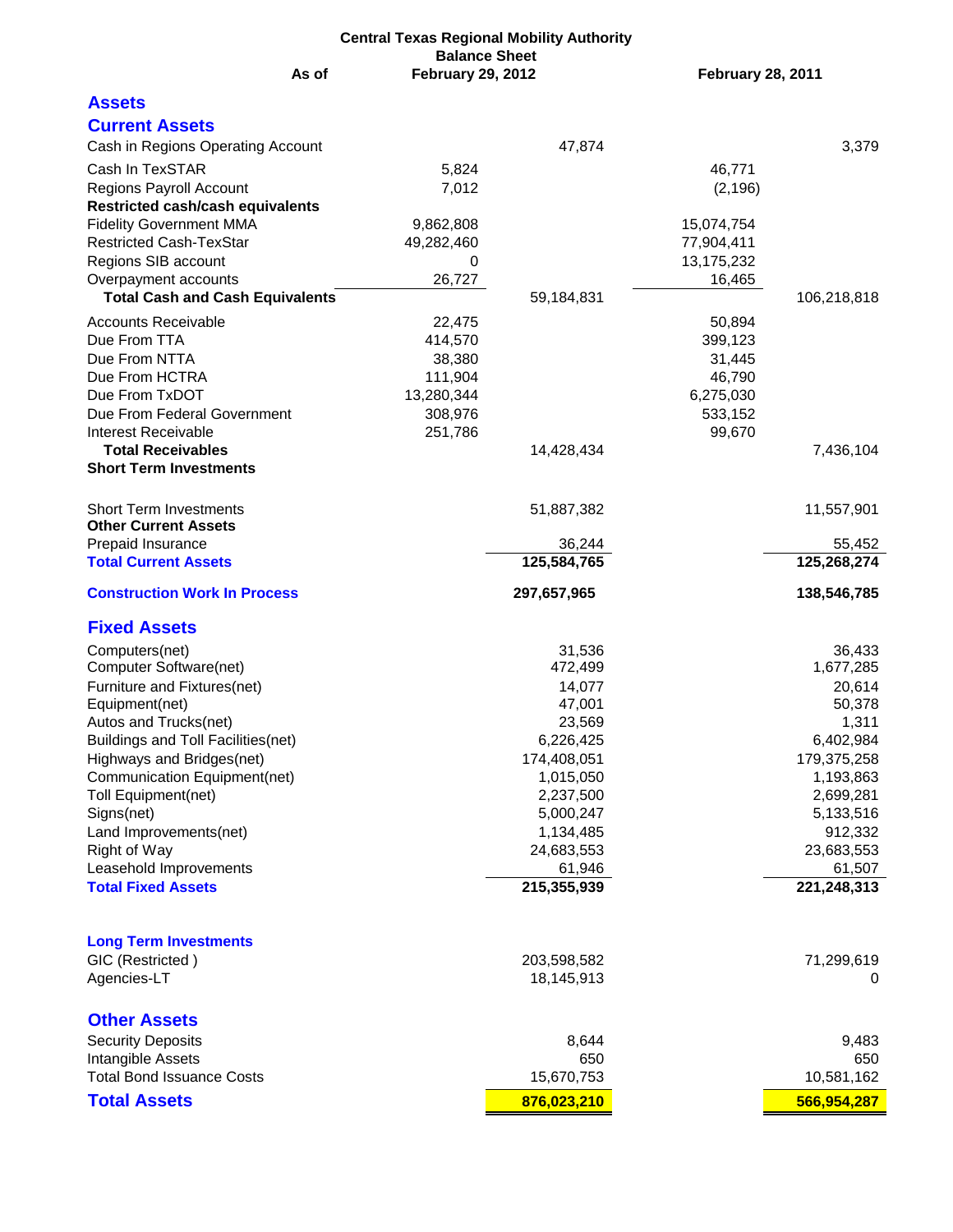| <b>Liabilities</b>                                        |             |              |             |             |
|-----------------------------------------------------------|-------------|--------------|-------------|-------------|
| <b>Current Liabilities</b>                                |             |              |             |             |
| <b>Accounts Payable</b>                                   |             | 1,744,301    |             | 2,414,616   |
| Overpayments                                              |             | 27,527       |             | 16,972      |
| Interest Payable                                          |             | 7,228,196    |             | 2,955,265   |
| <b>Deferred Compensation Payable</b>                      |             | 0            |             | 4,934       |
| <b>TCDRS Payable</b>                                      |             | 32,069       |             | 25,828      |
| Medical Reimbursement Payable                             |             | 63           |             | 0           |
| Due to other Entities                                     |             | 9,050        |             | $\Omega$    |
| Other                                                     |             | 0            |             | 979         |
| Due to State of Texas                                     |             | 2,098        |             | 3,276       |
| <b>Total Current Liabilities</b>                          |             | 9,043,304    |             | 5,421,870   |
| <b>Long Term Liabilities</b>                              |             |              |             |             |
| Accrued Vac & Sick Leave Paybl                            |             | 413,815      |             | 365,641     |
| Retainage Payable                                         |             | 0            |             | (283, 636)  |
| Senior Lien Revenue Bonds 2005                            | 172,143,281 |              | 172,698,781 |             |
| Senior Lien Revenue Bonds 2010                            | 100,428,639 |              | 97,516,323  |             |
| Senior Lien Revenue Bonds 2011                            | 306,355,531 |              | 0           |             |
| Sn Lien Rev Bnd Prem/Disc 2005                            | 4,680,425   |              | 4,847,221   |             |
| Sn Lien Rev Bnd Prem/Disc 2010                            | 180,559     |              | 214,712     |             |
| Tot Sr Lien Rev Bond Pay Pre/D                            | 1,229,861   |              |             | 5,061,933   |
| Subordinated Lien Bond 2010                               |             | 45,000,000   |             | 45,000,000  |
| Subordinated Lien Bond 2011                               |             | 70,000,000   |             | $\Omega$    |
| Sub Lien Bond 2011 Prem/Disc                              |             | (2,107,479)  |             |             |
| TIFIA note 2008                                           |             | 77,526,562   |             | 76,440,806  |
| 2010 Regions BAB's Payable<br>2011 Regions Draw Down Note |             | 0<br>200,000 |             | 59,955,000  |
| 2009 State Infrastructure loan                            |             | 0            |             | 32,805,187  |
| <b>Total Long Term Liabilities</b>                        |             | 771,190,210  |             | 489,560,035 |
| <b>Total Liabilities</b>                                  |             | 780,233,514  |             | 494,981,904 |
|                                                           |             |              |             |             |
| <b>Net Assets Section</b>                                 |             |              |             |             |
| <b>Contributed Capital</b>                                |             | 18,334,846   |             | 18,334,846  |
| Net Assets beginning                                      |             | 61,990,955   |             | 37,183,660  |
| <b>Current Year Operations</b>                            |             | 15,463,896   |             | 16,453,877  |
| <b>Total Net Assets</b>                                   |             | 77,454,851   |             | 53,637,537  |
| <b>Total Liabilities and Net Assets</b>                   |             | 876,023,210  |             | 566,954,287 |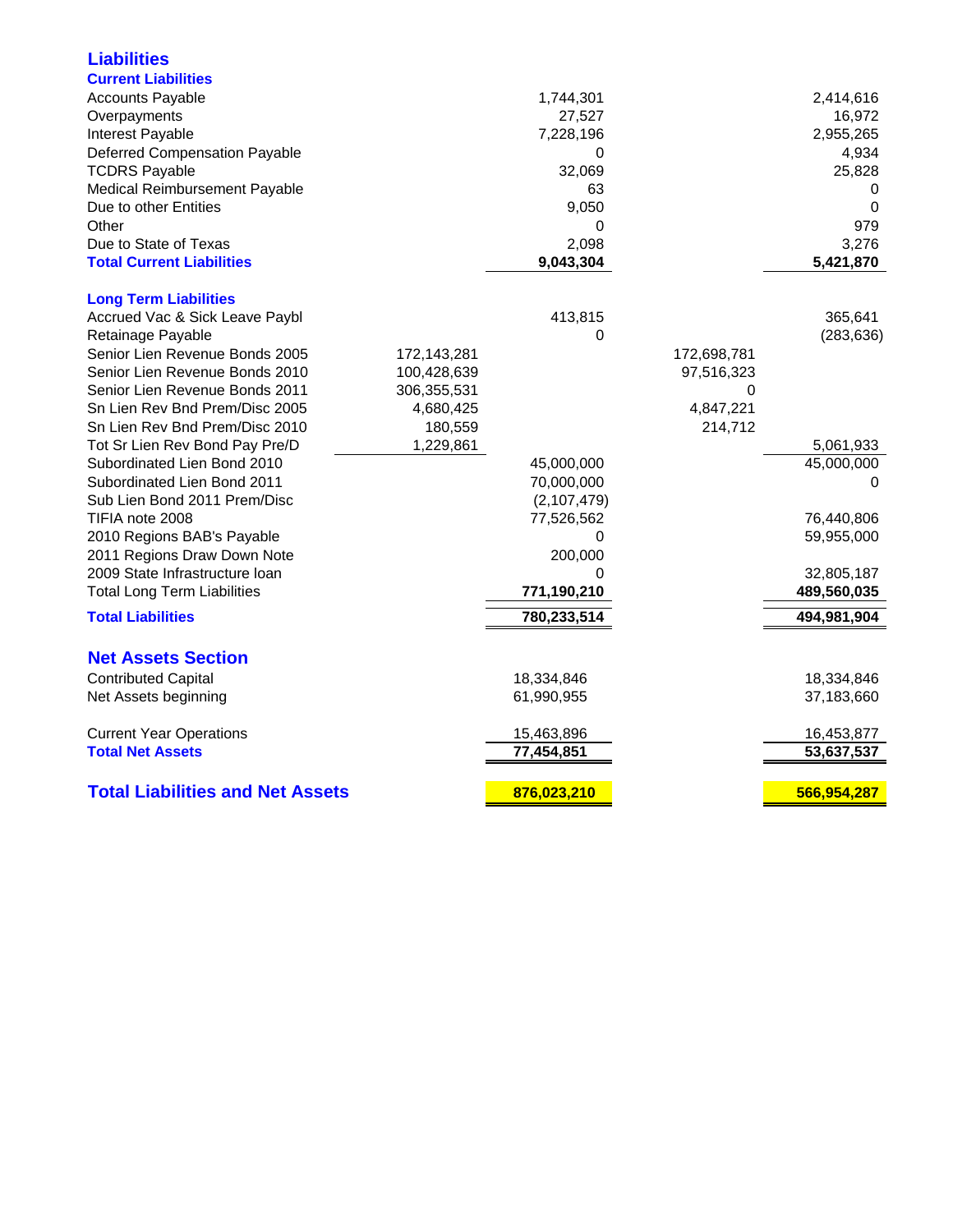| <b>Account Name</b>                  | <b>Budget</b><br><b>Amount</b><br><b>FY 2012</b> | <b>Actual</b><br><b>Year to Date</b><br>02/29/2012 | <b>Percent</b><br>of<br><b>Budget</b> | <b>Actual</b><br><b>Prior Year to Date</b><br>2/28/2011 |
|--------------------------------------|--------------------------------------------------|----------------------------------------------------|---------------------------------------|---------------------------------------------------------|
| <b>Revenue</b>                       |                                                  |                                                    |                                       |                                                         |
| <b>Operating Revenue</b>             |                                                  |                                                    |                                       |                                                         |
| Toll Revenue-TxTag-183A              | 21,395,350                                       | 10,517,543                                         | 49.16%                                | 10,363,080                                              |
| Toll Revenue-HCTRA-183A              | 656,250                                          | 461,616                                            | 70.34%                                | 425,149                                                 |
| Toll Revenue-NTTA-183A               | 411,600                                          | 293,067                                            | 71.20%                                | 261,481                                                 |
| Video Tolls                          | 3,004,800                                        | 2,342,715                                          | 77.97%                                | 2,125,846                                               |
| Fee revenue                          | 1,252,000                                        | 897,193                                            | 71.66%                                | 833,626                                                 |
| <b>Total Operating Revenue</b>       | 26,720,000                                       | 14,512,135                                         | 54.31%                                | 14,009,181                                              |
| <b>Other Revenue</b>                 |                                                  |                                                    |                                       |                                                         |
| Interest Income                      | 180,000                                          | 127,987                                            | 71.10%                                | 167,887                                                 |
| <b>Grant Revenue</b>                 | 800,000                                          | 19,049,320                                         | 2381%                                 | 20,910,667                                              |
| Misc Revenue                         | 2,200                                            | 918,366                                            | 41744%                                | 1,650                                                   |
| Gain/Loss on Redemption Bonds        |                                                  |                                                    | 0.00%                                 | 1,000                                                   |
| Gain/Loss on Sale of Asset           |                                                  | 12,342                                             |                                       |                                                         |
| <b>Total Other Revenue</b>           | 982,200                                          | 20,108,016                                         | 2047%                                 | 21,081,205                                              |
| <b>Total Revenue</b>                 | $\boldsymbol{\zeta}$<br>27,702,200               | \$<br>34,620,151                                   | 124.97%\$                             | 35,090,386                                              |
| <b>Expenses</b>                      |                                                  |                                                    |                                       |                                                         |
| <b>Salaries and Wages</b>            |                                                  |                                                    |                                       |                                                         |
| Salary Expense-Regular               | 2,010,301                                        | 1,234,372                                          | 61.40%                                | 1,077,563                                               |
| Part Time Salry Expense              | 12,000                                           | 7,927                                              | 66.06%                                | 6,146                                                   |
| <b>Overtime Salary Expense</b>       | 4,000                                            |                                                    | 0.00%                                 |                                                         |
| <b>Contractual Employees Expense</b> | 105,000                                          | 7,623                                              | 7.26%                                 | 29,550                                                  |
| <b>TCDRS</b>                         | 304,235                                          | 173,537                                            | 57.04%                                | 154,527                                                 |
| <b>FICA</b>                          | 97,856                                           | 47,003                                             | 48.03%                                | 42,310                                                  |
| <b>FICA MED</b>                      | 30,715                                           | 17,730                                             | 57.73%                                | 15,203                                                  |
| Health Insurance Expense             | 204,527                                          | 126,513                                            | 61.86%                                | 96,756                                                  |
| Life Insurance Expense               | 5,374                                            | 2,893                                              | 53.83%                                | 3,770                                                   |
| Auto Allowance Expense               | 9,000                                            | 4,462                                              | 49.58%                                | 6,248                                                   |
| <b>Other Benefits</b>                | 171,305                                          | 102,169                                            | 59.64%                                | 35,480                                                  |
| <b>Unemployment Taxes</b>            | 13,059                                           | 1,651                                              | 12.64%                                | 2,860                                                   |
| <b>Salary Reserve</b>                | 91,871                                           |                                                    | 0.00%                                 |                                                         |
| <b>Total Salaries and Wages</b>      | 3,059,243                                        | 1,725,880                                          | 56.42%                                | 1,470,415                                               |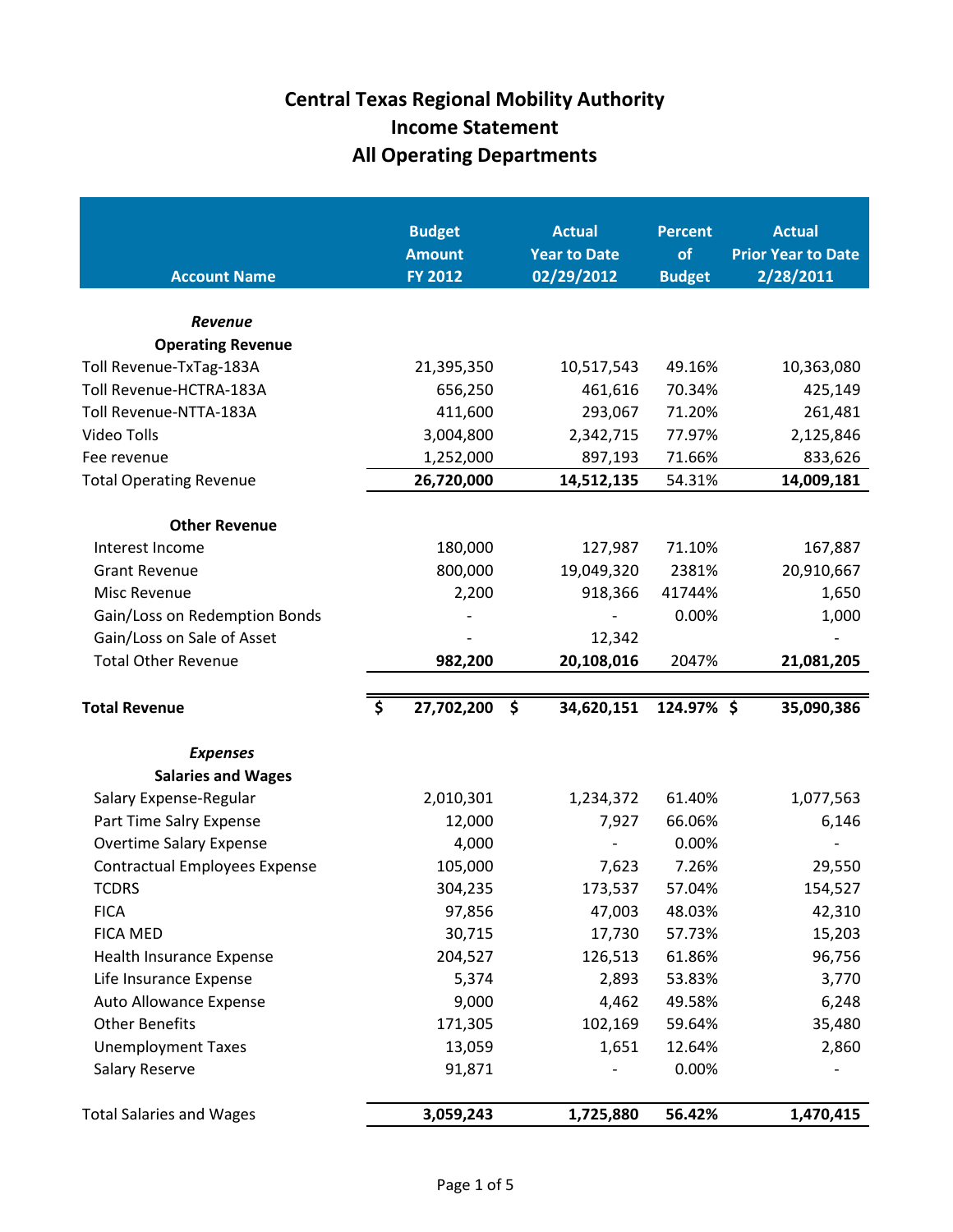| <b>Account Name</b>                   | <b>Budget</b><br><b>Amount</b><br><b>FY 2012</b> | <b>Actual</b><br><b>Year to Date</b><br>02/29/2012 | <b>Percent</b><br>of<br><b>Budget</b> | <b>Actual</b><br><b>Prior Year to Date</b><br>2/28/2011 |
|---------------------------------------|--------------------------------------------------|----------------------------------------------------|---------------------------------------|---------------------------------------------------------|
| <b>Contractual Services</b>           |                                                  |                                                    |                                       |                                                         |
| <b>Professional Services</b>          |                                                  |                                                    |                                       |                                                         |
| Accounting                            | 9,500                                            | 21,366                                             | 224.91%                               | 5,655                                                   |
| Auditing                              | 55,000                                           | 44,771                                             | 81.40%                                | 42,650                                                  |
| <b>General Engineering Consultant</b> | 1,250,000                                        | 586,694                                            | 46.94%                                | 566,217                                                 |
| General System Consultant             | 175,000                                          | 27,886                                             | 15.93%                                | 5,016                                                   |
| Image Processing                      | 600,000                                          | 534,307                                            | 89.05%                                | 497,614                                                 |
| Facility maintenance                  | 20,000                                           | 7,825                                              | 39.13%                                | 57,243                                                  |
| <b>HERO</b>                           | 820,000                                          | 450,034                                            | 54.88%                                | 520,061                                                 |
| <b>Human Resources</b>                | 80,000                                           | 67,073                                             | 83.84%                                | 14,796                                                  |
| Legal                                 | 250,000                                          | 76,676                                             | 30.67%                                | 77,778                                                  |
| Photography                           | 15,000                                           | 12,500                                             | 83.33%                                | 13,100                                                  |
| <b>Communications and Marketing</b>   |                                                  | 6,662                                              |                                       |                                                         |
| <b>Total Professional Services</b>    | 3,274,500                                        | 1,835,795                                          | 56.06%                                | 1,800,131                                               |
| <b>Other Contractual Services</b>     |                                                  |                                                    |                                       |                                                         |
| <b>IT Services</b>                    | 45,000                                           | 29,380                                             | 65.29%                                | 25,231                                                  |
| <b>Graphic Design Services</b>        | 10,000                                           | 400                                                | 4.00%                                 | 1,580                                                   |
| <b>Website Maintenance</b>            | 25,000                                           | 8,278                                              | 33.11%                                | 25,438                                                  |
| <b>Research Services</b>              | 25,000                                           | 3,100                                              | 12.40%                                | 26,089                                                  |
| Copy Machine                          | 9,000                                            | 3,704                                              | 41.15%                                | 4,896                                                   |
| Software Licenses                     | 26,000                                           | 805                                                | 3.09%                                 | 7,387                                                   |
| <b>ETC Maintenance Contract</b>       | 840,000                                          | 413,985                                            | 49.28%                                | 393,028                                                 |
| <b>ETC Development</b>                | 125,000                                          | $\overline{a}$                                     | 0.00%                                 | 16,555                                                  |
| <b>ETC Testing</b>                    | 30,000                                           | 16,620                                             | 55.40%                                |                                                         |
| <b>Communications and Marketing</b>   | 170,000                                          | 46,899                                             | 27.59%                                | 102,435                                                 |
| <b>Advertising Expense</b>            | 40,000                                           | 31,906                                             | 79.77%                                | 39,364                                                  |
| <b>Direct Mail</b>                    | 5,000                                            |                                                    | 0.00%                                 |                                                         |
| Video Production                      | 5,000                                            | 1,946                                              | 38.91%                                |                                                         |
| Radio                                 | 15,000                                           |                                                    | 0.00%                                 |                                                         |
| <b>Other Public Relations</b>         | 2,500                                            |                                                    | 0.00%                                 |                                                         |
| Law Enforcement                       | 250,000                                          | 155,473                                            | 62.19%                                | 134,792                                                 |
| Special assignments                   | 5,000                                            |                                                    | 0.00%                                 |                                                         |
| <b>Traffic Management</b>             | 84,000                                           | 48,925                                             | 58.24%                                | 36,240                                                  |
| <b>Emergency Maintenance</b>          | 10,000                                           |                                                    | 0.00%                                 |                                                         |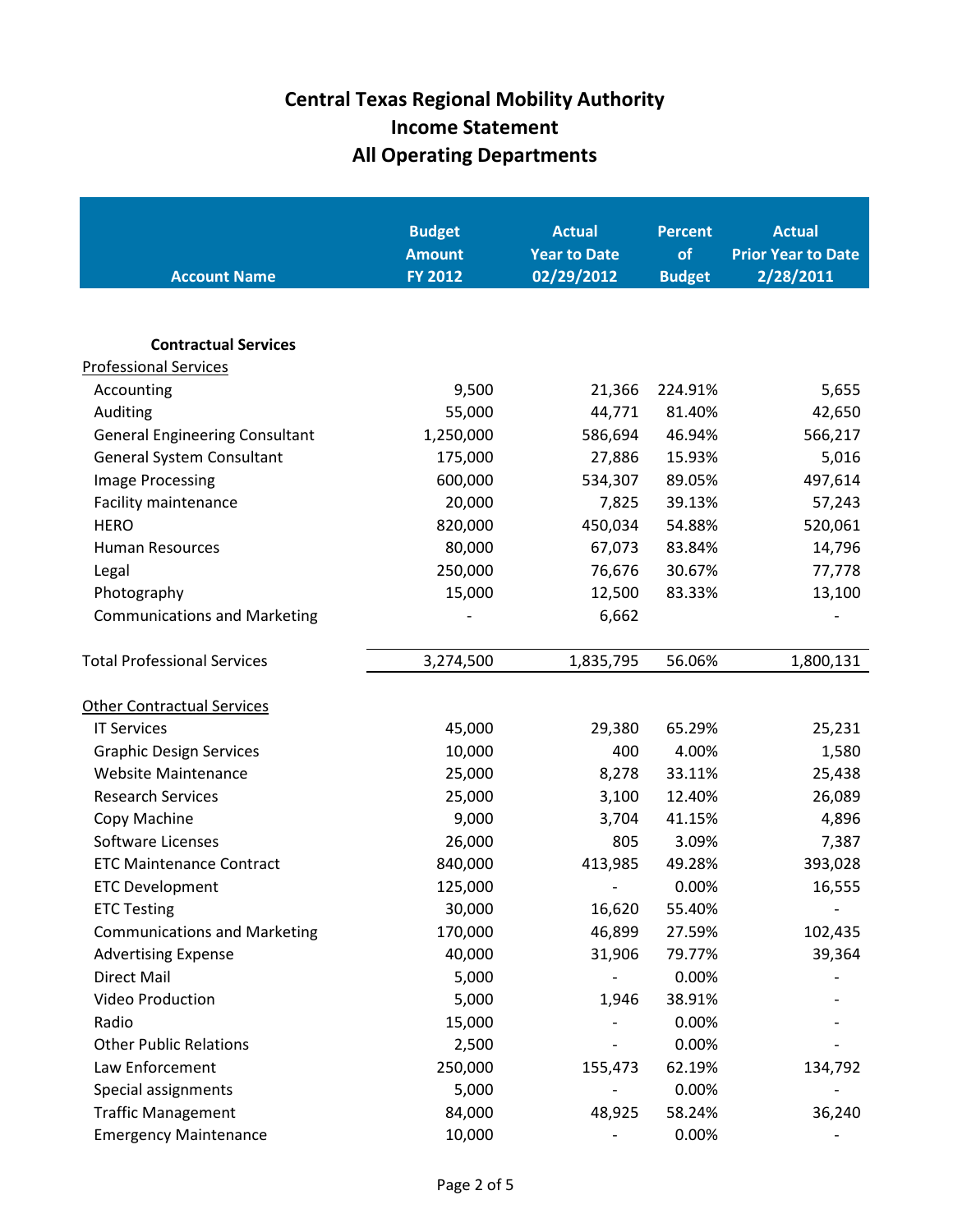| <b>Account Name</b>                     | <b>Budget</b><br><b>Amount</b><br><b>FY 2012</b> | <b>Actual</b><br><b>Year to Date</b><br>02/29/2012 | <b>Percent</b><br>of<br><b>Budget</b> | <b>Actual</b><br><b>Prior Year to Date</b><br>2/28/2011 |
|-----------------------------------------|--------------------------------------------------|----------------------------------------------------|---------------------------------------|---------------------------------------------------------|
| <b>Security Contracts</b>               | 600                                              |                                                    | 0.00%                                 |                                                         |
| Roadway Maintenance Contract            | 300,000                                          | 53,182                                             | 17.73%                                | 39,500                                                  |
| Landscape Maintenance                   | 280,000                                          | 102,253                                            | 36.52%                                | 81,544                                                  |
| Signal & Illumination Maint             | 175,000                                          | 60,950                                             | 34.83%                                | 89,651                                                  |
| Mowing and litter control               | 40,000                                           | 40,603                                             | 101.51%                               | 49,051                                                  |
| Hazardous Material Cleanup              | 10,000                                           | $\overline{\phantom{a}}$                           | 0.00%                                 |                                                         |
| <b>Striping</b>                         | 75,000                                           | 19,600                                             | 26.13%                                |                                                         |
| Graffitti removal                       | 10,000                                           | $\overline{\phantom{a}}$                           | 0.00%                                 | 1,900                                                   |
| <b>Cell Phones</b>                      | 10,700                                           | 4,622                                              | 43.19%                                | 5,635                                                   |
| Local Telephone Service                 | 16,000                                           | 8,803                                              | 55.02%                                | 6,211                                                   |
| Long Distance                           | 600                                              |                                                    | 0.00%                                 | 192                                                     |
| Internet                                | 6,000                                            | 435                                                | 7.25%                                 | 2,078                                                   |
| Fiber Optic System                      | 63,000                                           | 30,739                                             | 48.79%                                | 29,783                                                  |
| <b>Other Communication Expenses</b>     | 1,500                                            | 273                                                | 18.22%                                | 1,220                                                   |
| Subscriptions                           | 1,850                                            | 120                                                | 6.48%                                 | 52                                                      |
| Memberships                             | 29,100                                           | 26,960                                             | 92.65%                                | 21,650                                                  |
| <b>Continuing Education</b>             | 2,000                                            | 4,432                                              | 221.61%                               | 3,100                                                   |
| <b>Professional Development</b>         | 5,000                                            | 3,020                                              | 60.40%                                | $\qquad \qquad \blacksquare$                            |
| <b>Seminars and Conferences</b>         | 32,500                                           | 10,479                                             | 32.24%                                | 11,320                                                  |
| Staff-Travel                            | 76,500                                           | 26,594                                             | 34.76%                                | 23,748                                                  |
| <b>Other Contractual Svcs</b>           | 125,200                                          | 177                                                | 0.14%                                 | 153                                                     |
| Roadway maintenance contract            |                                                  |                                                    | 0.00%                                 | 13,875                                                  |
| <b>TxTag Collection Fees</b>            | 1,347,791                                        | 819,419                                            | 60.80%                                | 886,874                                                 |
| <b>Contractual Contingencies</b>        | 140,500                                          | 34,115                                             | 24.28%                                | 11,748                                                  |
| <b>Total Other Contractual Services</b> | 4,470,341                                        | 2,008,197                                          | 44.92%                                | 2,092,318                                               |
| <b>Total Contractual Services</b>       | 7,744,841                                        | 3,843,992                                          | 49.63%                                | 3,892,448                                               |
| <b>Materials and Supplies</b>           |                                                  |                                                    |                                       |                                                         |
| <b>Books &amp; Publications</b>         | 16,000                                           | 5,897                                              | 36.86%                                | 9,522                                                   |
| <b>Office Supplies</b>                  | 10,000                                           | 3,388                                              | 33.88%                                | 4,533                                                   |
| <b>Computer Supplies</b>                | 13,000                                           | 8,107                                              | 62.36%                                | 2,888                                                   |
| <b>Copy Supplies</b>                    | 2,200                                            | 585                                                | 26.59%                                | 649                                                     |
| <b>Annual Report printing</b>           | 10,000                                           | 6,005                                              | 60.05%                                | 5,354                                                   |
| <b>Other Reports-Printing</b>           | 20,000                                           |                                                    | 0.00%                                 | 381                                                     |
| <b>Direct Mail Printing</b>             | 5,000                                            |                                                    | 0.00%                                 |                                                         |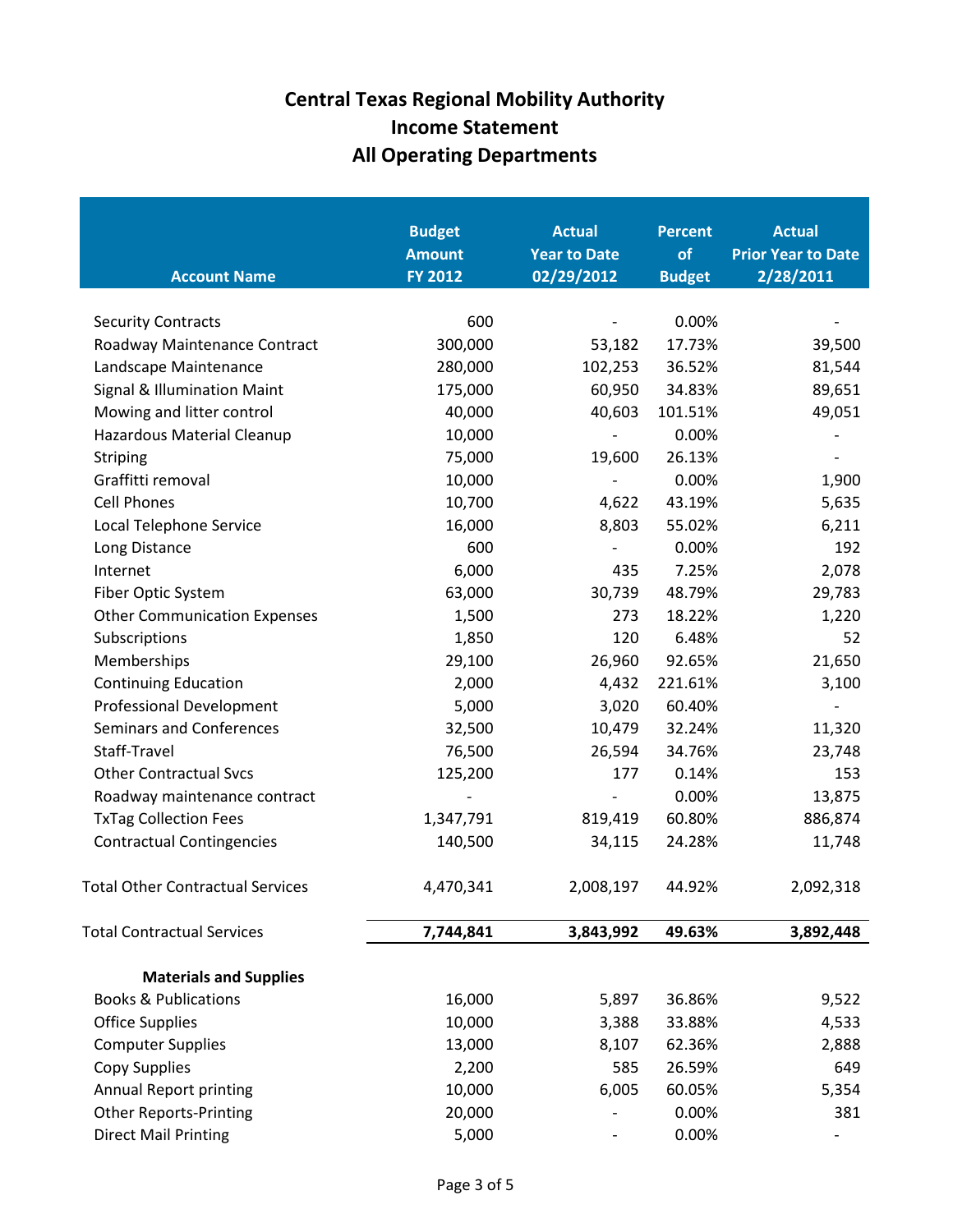| <b>Account Name</b>                 | <b>Budget</b><br><b>Amount</b><br><b>FY 2012</b> | <b>Actual</b><br><b>Year to Date</b><br>02/29/2012 | <b>Percent</b><br>of<br><b>Budget</b> | <b>Actual</b><br><b>Prior Year to Date</b><br>2/28/2011 |
|-------------------------------------|--------------------------------------------------|----------------------------------------------------|---------------------------------------|---------------------------------------------------------|
| <b>Office Supplies-Printed</b>      | 3,000                                            | 1,117                                              | 37.22%                                | 1,693                                                   |
| Ice Control Materials               | 25,000                                           |                                                    | 0.00%                                 |                                                         |
| Maintenance Supplies-Roadway        | 100,000                                          | 9,175                                              | 9.17%                                 |                                                         |
| <b>Promotional Items</b>            | 10,000                                           |                                                    | 0.00%                                 | 3,235                                                   |
| <b>Displays</b>                     | 5,000                                            |                                                    | 0.00%                                 |                                                         |
| ETC spare parts expense             | 30,000                                           |                                                    | 0.00%                                 |                                                         |
| Tools & Equipment Expense           | 1,000                                            | 89                                                 | 8.86%                                 | 14                                                      |
| Misc Materials & Supplies           | 2,000                                            | 683                                                | 34.15%                                | 82                                                      |
| <b>Total Materials and Supplies</b> | 252,200                                          | 35,044                                             | 13.90%                                | 28,352                                                  |
|                                     |                                                  |                                                    |                                       |                                                         |
| <b>Operating Expenses</b>           |                                                  |                                                    |                                       |                                                         |
| Gasoline Expense                    | 5,000                                            | 3,082                                              | 61.65%                                | 2,329                                                   |
| Mileage Reimbursement               | 7,500                                            | 2,876                                              | 38.34%                                | 2,114                                                   |
| <b>Toll Tag Expense</b>             | 4,100                                            | 2,053                                              | 50.07%                                | 1,817                                                   |
| Parking                             | 38,595                                           | 29,128                                             | 75.47%                                | 24,026                                                  |
| <b>Meeting Facilities</b>           | 450                                              |                                                    | 0.00%                                 | 100                                                     |
| CommunityMeeting/Events             | 5,000                                            |                                                    | 0.00%                                 | 500                                                     |
| <b>Meeting Expense</b>              | 6,750                                            | 3,051                                              | 45.19%                                | 2,280                                                   |
| <b>Public Notices</b>               | 2,400                                            |                                                    | 0.00%                                 |                                                         |
| Postage Expense                     | 5,950                                            | 444                                                | 7.45%                                 | 452                                                     |
| <b>Overnight Delivery Services</b>  | 1,600                                            | 524                                                | 32.77%                                | 72                                                      |
| <b>Local Delivery Services</b>      | 1,950                                            | 6                                                  | 0.29%                                 | 706                                                     |
| Insurance Expense                   | 90,000                                           | 48,640                                             | 54.04%                                | 26,141                                                  |
| Repair & Maintenance-General        | 500                                              | 263                                                | 52.50%                                | 158                                                     |
| Repair & Maintenance-Vehicles       | 100                                              | 426                                                | 425.74%                               | 650                                                     |
| Repair & Maintenace Toll Equip      | 5,000                                            | 2,047                                              | 40.94%                                |                                                         |
| <b>Rent Expense</b>                 | 190,000                                          | 137,620                                            | 72.43%                                | 124,838                                                 |
| Water                               | 7,500                                            | 4,785                                              | 63.80%                                | 3,270                                                   |
| Electricity                         | 83,500                                           | 41,544                                             | 49.75%                                | 41,919                                                  |
| <b>Other Licenses</b>               | 250                                              | 275                                                | 110.00%                               | 235                                                     |
| <b>Community Initiative Grants</b>  | 65,000                                           | 37,500                                             | 57.69%                                | 50,750                                                  |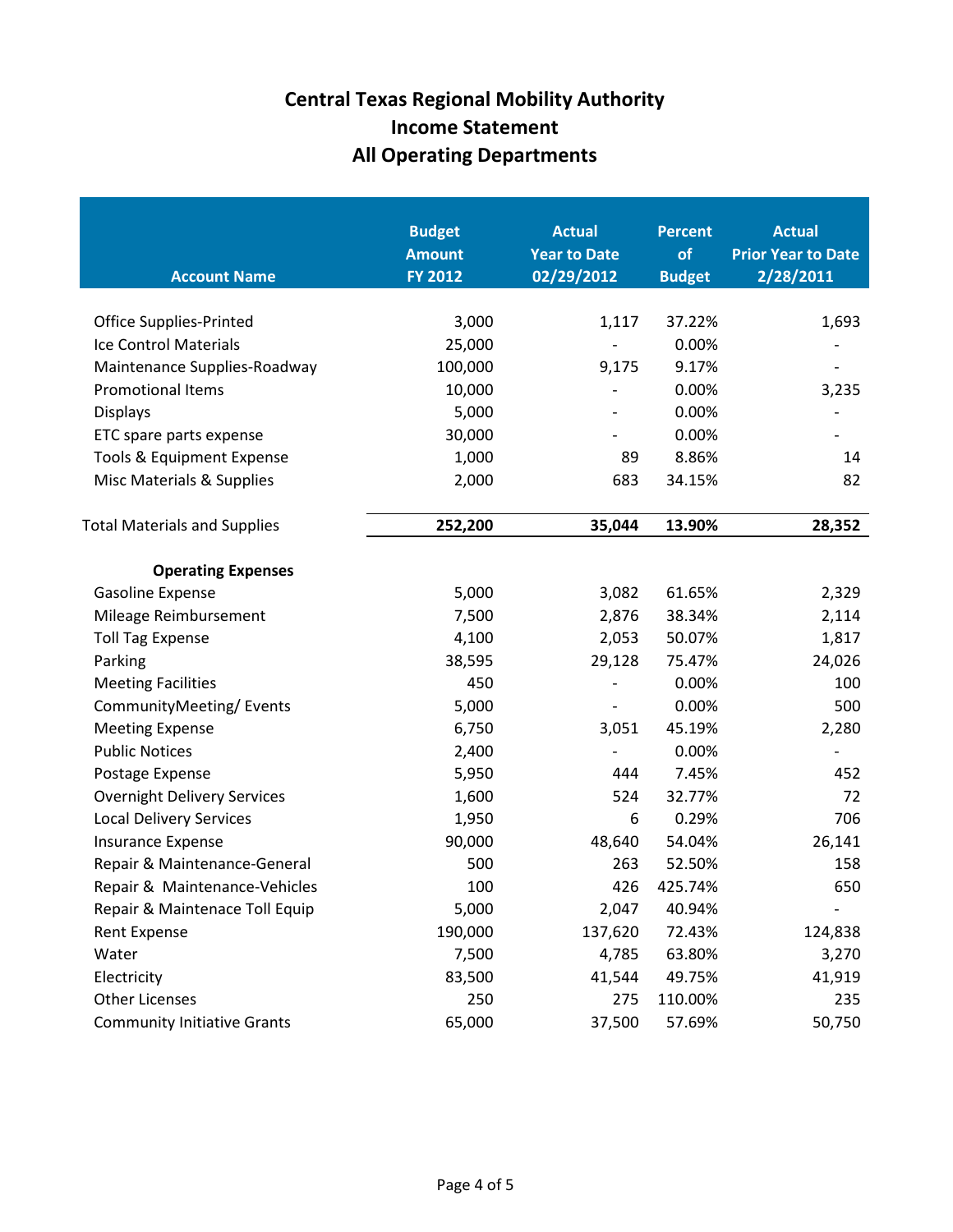| <b>Account Name</b>                                       | <b>Budget</b><br><b>Amount</b><br><b>FY 2012</b> | <b>Actual</b><br><b>Year to Date</b><br>02/29/2012 | <b>Percent</b><br>of<br><b>Budget</b> | <b>Actual</b><br><b>Prior Year to Date</b><br>2/28/2011 |
|-----------------------------------------------------------|--------------------------------------------------|----------------------------------------------------|---------------------------------------|---------------------------------------------------------|
| Non Cash Operating Expenses                               |                                                  |                                                    |                                       |                                                         |
| <b>Amortization Expense</b>                               | 1,230,000                                        | 819,016                                            | 66.59%                                | 819,744                                                 |
| Dep Exp- Furniture & Fixtures                             | 16,500                                           | 5,768                                              | 34.96%                                | 11,239                                                  |
| Dep Expense - Equipment                                   | 14,500                                           | 9,585                                              | 66.10%                                | 9,585                                                   |
| Dep Expense - Autos & Trucks                              | 5,000                                            | 4,024                                              | 80.48%                                | 2,622                                                   |
| Dep Expense-Buildng & Toll Fac                            | 177,000                                          | 117,706                                            | 66.50%                                | 117,706                                                 |
| Dep Expense-Highways & Bridges                            | 5,000,000                                        | 3,311,471                                          | 66.23%                                | 3,311,471                                               |
| Dep Expense-Communic Equip                                | 195,000                                          | 127,226                                            | 65.24%                                | 130,051                                                 |
| Dep Expense-Toll Equipment                                | 465,000                                          | 307,854                                            | 66.21%                                | 307,854                                                 |
| Dep Expense - Signs                                       | 135,000                                          | 88,845                                             | 65.81%                                | 88,845                                                  |
| Dep Expense-Land Improvemts                               | 52,000                                           | 43,869                                             | 84.36%                                | 34,389                                                  |
| <b>Depreciation Expense-Computers</b>                     | 6,500                                            | 6,507                                              | 100.11%                               | 7,041                                                   |
| <b>Total Operating Expenses</b>                           | 7,817,645                                        | 5,156,133                                          | 65.96%                                | 5,122,905                                               |
|                                                           |                                                  |                                                    |                                       |                                                         |
| <b>Financing Expenses</b><br>Arbitrage Rebate Calculation | 2,500                                            | 5,455                                              | 218.20%                               | 3,500                                                   |
| Loan Fee Expense                                          | 12,500                                           | 12,000                                             | 96.00%                                | 11,500                                                  |
| <b>Rating Agency Expense</b>                              | 33,000                                           | 5,300                                              | 16.06%                                | 5,000                                                   |
| <b>Trustee Fees</b>                                       | 2,000                                            |                                                    | 0.00%                                 |                                                         |
| <b>Bank Fee Expense</b>                                   | 7,500                                            | 15,374                                             | 204.98%                               | 4,469                                                   |
| <b>Continuing Disclosure</b>                              | 4,000                                            |                                                    | 0.00%                                 |                                                         |
| <b>Interest Expense</b>                                   | 12,038,096                                       | 8,020,919                                          | 66.63%                                | 7,899,882                                               |
| Contingency                                               | 15,000                                           |                                                    | 0.00%                                 |                                                         |
| <b>Non Cash Financing Expenses</b>                        |                                                  |                                                    |                                       |                                                         |
| Bond issuance expense                                     | 385,707                                          | 336,183                                            | 87.16%                                | 198,039                                                 |
| <b>Total Financing Expenses</b>                           | 12,500,303                                       | 8,395,231                                          | 67.16%                                | 8,122,389                                               |
|                                                           |                                                  |                                                    |                                       |                                                         |
| <b>Other Gains or Losses</b>                              |                                                  |                                                    |                                       |                                                         |
| <b>Total Other Gains or Losses</b>                        |                                                  |                                                    | 0.00%                                 |                                                         |
| <b>Total Expenses</b>                                     | \$<br>31,374,232<br>\$                           | 19,156,280                                         | 61.06% \$                             | 18,636,509                                              |
| Net Income                                                | \$<br>$(3,672,032)$ \$                           | 15,463,871                                         |                                       | \$<br>16,453,877                                        |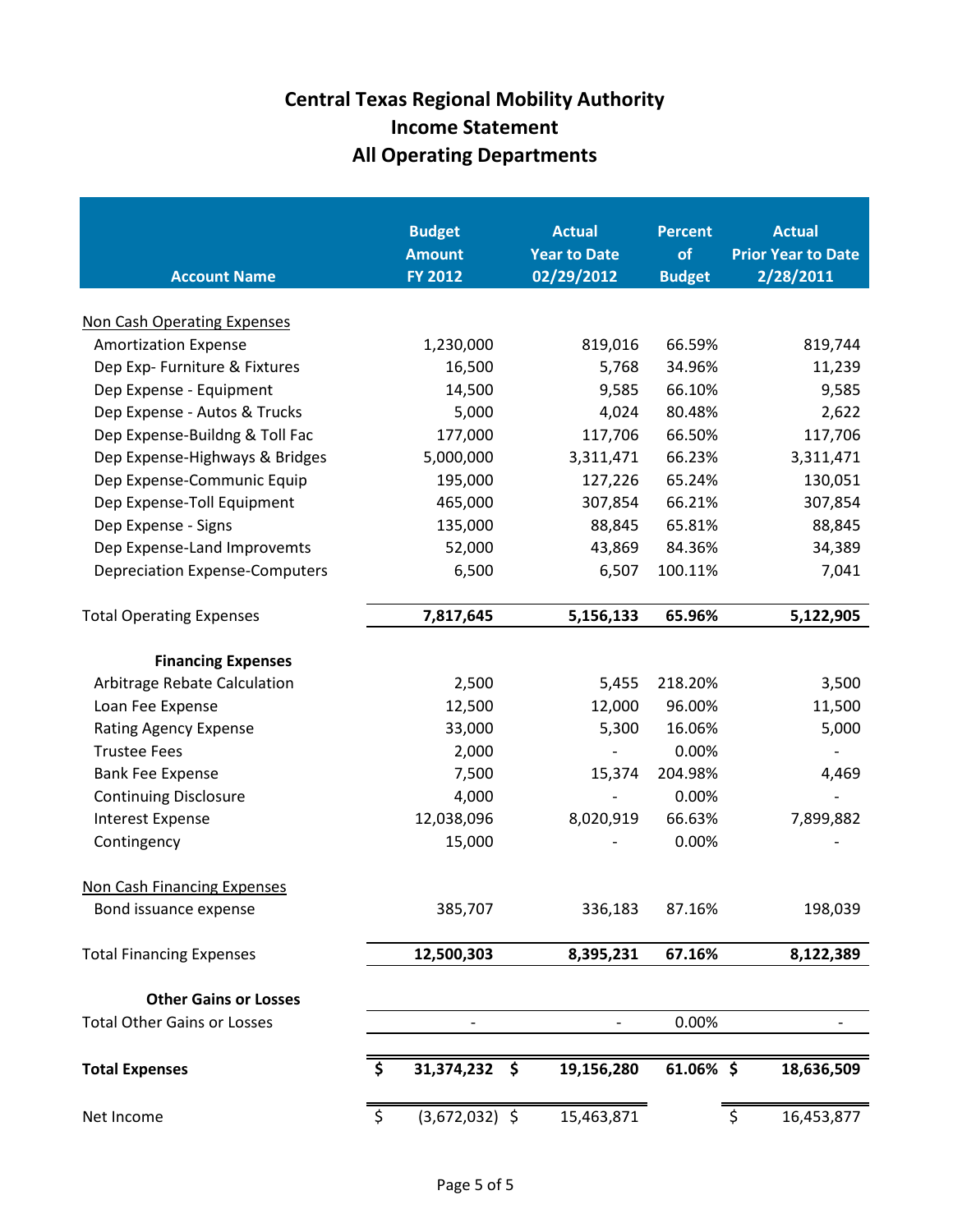Summary 03/21/12 C:\Users\jguernica\Desktop\[Financials 3.xls]By Fund

#### **INVESTMENTS by FUND**

**Balance**

|                                                            |                            | <b>February 29, 2012</b> |                             |                               |
|------------------------------------------------------------|----------------------------|--------------------------|-----------------------------|-------------------------------|
| <b>Renewal &amp; Replacement Fund</b>                      |                            |                          | <b>TexSTAR</b>              | 49,288,283.81                 |
| <b>TexSTAR</b>                                             | 660,079.44                 |                          | CD's                        |                               |
| <b>Fidelity</b><br><b>Agencies</b>                         | 0.66                       | 660,080.10               | <b>Fidelity</b><br>Agencies | 9,862,807.90<br>70,024,659.70 |
| <b>TxDOT Grant Fund</b>                                    |                            |                          | <b>Bayerische GIC</b>       | 203,572,103.80                |
| <b>TexSTAR</b>                                             | 4,414,362.21               |                          |                             |                               |
| <b>Fidelity</b>                                            | 2,003,705.07               |                          |                             |                               |
| <b>Agencies</b>                                            | 3,004,296.80               | 9,422,364.08             |                             | \$332,747,855.21              |
| Subordinate Lien DS Fund 05<br><b>Fidelity</b>             | 1,019,836.01               | 1,019,836.01             |                             |                               |
| Debt Service Reserve Fund 05                               |                            |                          |                             |                               |
| <b>TexSTAR</b>                                             | 30,737,105.46              |                          |                             |                               |
| <b>Fidelity</b>                                            | 0.00                       |                          |                             |                               |
| CD's                                                       | 0.00                       |                          |                             |                               |
| <b>Agencies</b><br>Debt Service Fund 05                    | 12,270,337.19              | 43,007,442.65            |                             |                               |
| <b>Fidelity</b>                                            | 1,680,840.27               | 1,680,840.27             |                             |                               |
| 2011 Debt Service Acct                                     |                            |                          |                             |                               |
| <b>Fidelity</b>                                            | 2,631.02                   | 2,631.02                 |                             |                               |
| 2010 Senior Lien DSF                                       |                            |                          |                             |                               |
| <b>TexSTAR</b><br><b>Fidelity</b>                          | 0.15<br>0.00               | 0.15                     |                             |                               |
| 2011 Sub Debt DSRF                                         |                            |                          |                             |                               |
| <b>Fidelity</b>                                            | 3,499,081.83               |                          |                             |                               |
| <b>Agencies</b>                                            | 3,500,930.42               | 7,000,012.25             |                             |                               |
| <b>Operating Fund</b>                                      |                            |                          |                             |                               |
| <b>TexSTAR</b>                                             | 5,823.95                   |                          |                             |                               |
| <b>TexSTAR-Trustee</b>                                     | 147,304.24                 |                          |                             |                               |
| <b>Fidelity</b><br><b>Region's SIB Loan MMA</b>            | 0.30<br>0.00               | 153,128.49               |                             |                               |
| <b>Revenue Fund</b>                                        |                            |                          |                             |                               |
| <b>TexSTAR</b>                                             | 1.00                       |                          |                             |                               |
| <b>Fidelity</b>                                            | 917,789.92                 | 917,790.92               |                             |                               |
| <b>General Fund</b>                                        |                            |                          |                             |                               |
| <b>TexSTAR</b><br><b>Fidelity</b>                          | 4,172,417.54<br>311,454.33 | 4,483,871.87             |                             |                               |
| 2010 Senior Lien Capitalized Interest                      |                            |                          |                             |                               |
| <b>Fidelity</b>                                            | 531.34                     |                          |                             |                               |
| <b>TexSTAR</b>                                             | 842.56                     |                          |                             |                               |
| <b>Bayerische GIC</b>                                      | 3,419,964.75               | 3,421,338.65             |                             |                               |
| 2010-1 Sub Lien Capitalized Interest                       |                            |                          |                             |                               |
| <b>Fidelity</b><br><b>TexSTAR</b>                          | 0.00<br>0.09               | 0.09                     |                             |                               |
| 2010-2 Sub Lien Capitalized Interest                       |                            |                          |                             |                               |
| <b>TexSTAR</b>                                             | 126.81                     |                          |                             |                               |
| <b>Fidelity</b>                                            | 250,390.68                 | 250,517.49               |                             |                               |
| 2011 Sr Capitalized Interest Fund                          |                            |                          |                             |                               |
| <b>Fidelity</b><br><b>Agencies</b>                         | 34,415.76<br>35,527,061.73 | 35,561,477.49            |                             |                               |
| 2011 Sub Capitalized Interest Fund                         |                            |                          |                             |                               |
| <b>Fidelity</b>                                            | 817.37                     |                          |                             |                               |
| <b>Agencies</b>                                            | 9,373,613.93               | 9,374,431.30             |                             |                               |
| 2010-1 Sub BABs subsidy                                    |                            |                          |                             |                               |
| <b>Fidelity</b>                                            | 0.39                       | 0.39                     |                             |                               |
| 2010-2 Sub BABs subsidy<br><b>Fidelity</b>                 | 2.25                       | 2.25                     |                             |                               |
| 2010 Senior Lien Debt Service Reserve Fund                 |                            |                          |                             |                               |
| <b>TexSTAR</b>                                             | 5,523,577.81               |                          |                             |                               |
| <b>Fidelity</b>                                            | 28,766.50                  |                          |                             |                               |
| <b>Agencies</b>                                            | 3,947,399.63               | 9,499,743.94             |                             |                               |
| 2010-2Sub Lien Debt Service Reserve Fund<br><b>TexSTAR</b> |                            |                          |                             |                               |
| <b>Fidelity</b>                                            | 711,131.58<br>60,352.13    |                          |                             |                               |
| <b>Agencies</b>                                            | 390,000.00                 | 1,161,483.71             |                             |                               |
| 2010-1Sub Lien Debt Service Reserve Fund                   |                            |                          |                             |                               |
| <b>TexSTAR</b>                                             | 1,910,954.54               |                          |                             |                               |
| <b>Fidelity</b>                                            | 33,696.35                  |                          |                             |                               |
| <b>Agencies</b>                                            | 2,011,020.00               | 3,955,670.89             |                             |                               |
| 2010-1 Sub Lien Projects Fund<br><b>TexSTAR</b>            | 1,004,544.78               |                          |                             |                               |
| <b>Fidelity</b>                                            | 17,707.88                  | 1,022,252.66             |                             |                               |
| 2010 Senior Lien Construction Fund                         |                            |                          |                             |                               |
| <b>TexSTAR</b>                                             | 1.19                       |                          |                             |                               |
| <b>Fidelity</b>                                            | 425.54                     |                          |                             |                               |
| <b>Bayerische GIC</b><br>2011 Sub Debt Project fund        | 16,536,629.23              | 16,537,055.96            |                             |                               |
| <b>Bayerische GIC</b>                                      | 48,054,146.72              |                          |                             |                               |
| <b>Fidelity</b>                                            | 0.10                       | 48,054,146.82            |                             |                               |
| 2011 Senior Lien Project Fund                              |                            |                          |                             |                               |
| <b>TexSTAR</b>                                             | 10.46                      |                          |                             |                               |
| <b>Fidelity</b>                                            | 362.20                     |                          |                             |                               |
| <b>Bayerische GIC</b>                                      | 135,561,363.10             | 135,561,735.76           |                             |                               |
|                                                            | \$                         | 332,747,855.21           |                             |                               |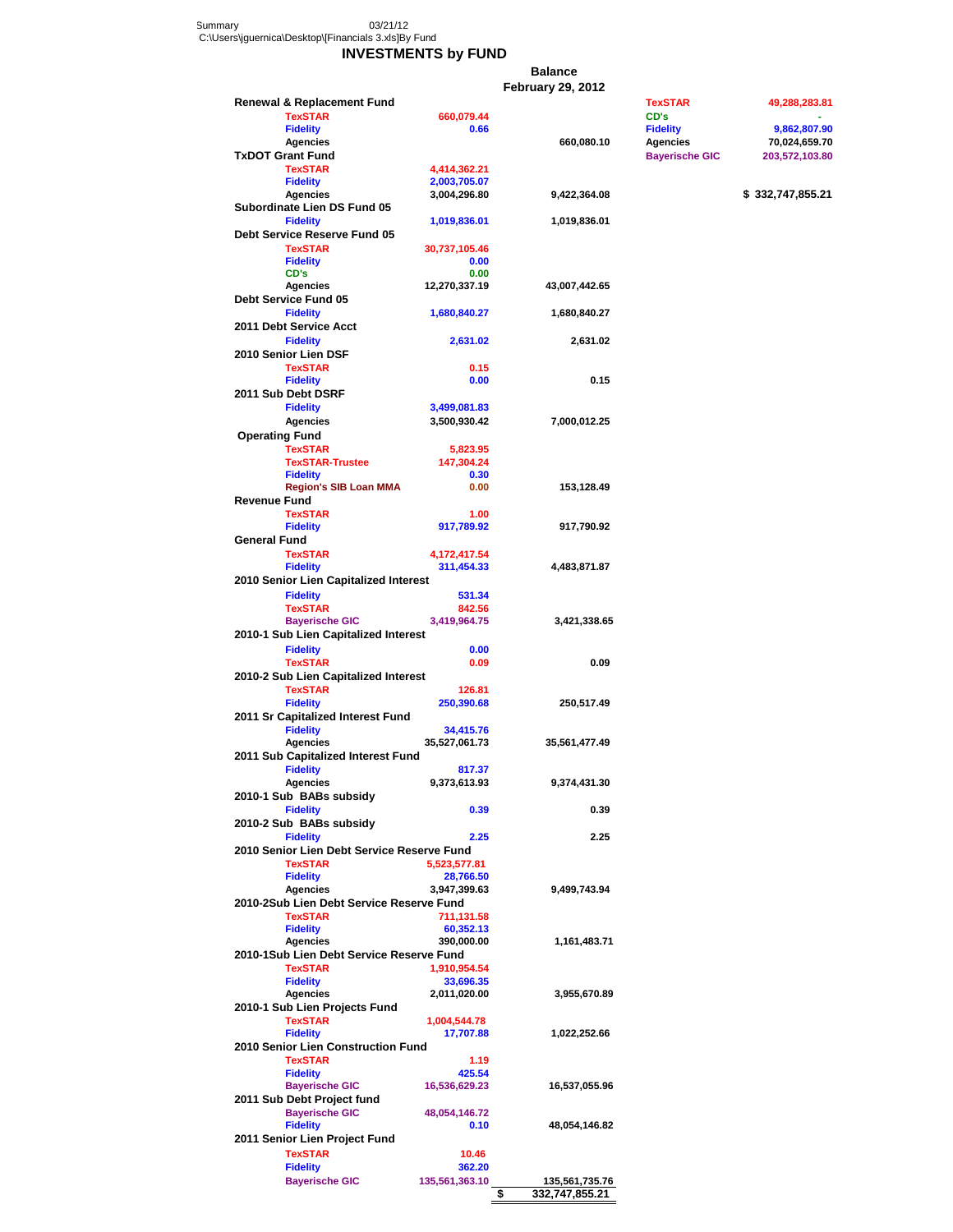|                                            |                |                  |                 | Month Ending 2/29/12            |              |                |                   |
|--------------------------------------------|----------------|------------------|-----------------|---------------------------------|--------------|----------------|-------------------|
|                                            | <b>Balance</b> |                  | <b>Discount</b> |                                 |              | <b>Balance</b> | Rate              |
|                                            | 1/31/2012      | <b>Additions</b> |                 | Amortization   Accrued Interest | Withdrawals  | 2/29/2012      | Feb <sub>12</sub> |
| າount in Trustee TexStar                   |                |                  |                 |                                 |              |                |                   |
| 2011 Senior Lien Construction Fund         | 10.46          |                  |                 |                                 |              | 10.46          | 0.123%            |
| 2010 Senior Lien Construction Fund         | 1.19           |                  |                 |                                 |              | 1.19           | 0.123%            |
| 2010-1 Sub Liien Projects                  | 1,004,466.13   |                  |                 | 78.65                           |              | 1,004,544.78   | 0.123%            |
| General Fund                               | 5,640,254.80   |                  |                 | 399.52                          | 1,468,236.78 | 4,172,417.54   | 0.123%            |
| <b>Trustee Operating Fund</b>              | 147,291.81     | 400,000.00       |                 | 12.43                           | 400,000.00   | 147,304.24     | 0.123%            |
| Renewal and Replacement                    | 660,027.76     |                  |                 | 51.68                           |              | 660,079.44     | 0.123%            |
| <b>TxDOT Grant Fund</b>                    | 4,414,016.57   |                  |                 | 345.64                          |              | 4,414,362.21   | 0.123%            |
| Revenue Fund                               | 1.00           |                  |                 |                                 |              | 1.00           | 0.123%            |
| Senior Lien Debt Service Reserve Fund      | 36,044,029.28  |                  |                 | 2,504.92                        | 5,309,428.74 | 30,737,105.46  | 0.123%            |
| 2010 Senior Lien DSF                       | 0.15           |                  |                 |                                 |              | 0.15           | 0.123%            |
| 2010 Senior Lien Debt Service Reserve Fund | 6,757,719.61   |                  |                 | 455.29                          | 1,234,597.09 | 5,523,577.81   | 0.123%            |
| 2010-2Sub Lien Debt Service Reserve Fund   | 711,075.90     |                  |                 | 55.68                           |              | 711,131.58     | 0.123%            |
| 2010-1Sub Lien Debt Service Reserve Fund   | 2,504,778.97   |                  |                 | 160.59                          | 593,985.02   | 1,910,954.54   | 0.123%            |
| 2010 Senior Lien Capitalized Interest      | 842.49         |                  |                 | 0.07                            |              | 842.56         | 0.123%            |
| 2010-1 Sub Liien Capitalized Interest      | 0.09           |                  |                 |                                 |              | 0.09           | 0.123%            |
| 2010-2 Sub Liien Capitalized Interest      | 126.80         |                  |                 | 0.01                            |              | 126.81         | 0.123%            |
|                                            |                |                  |                 |                                 |              |                | 0.123%            |
|                                            | 57,884,643.01  | 400,000.00       | 0.00            | 4,064.48                        | 9,006,247.63 | 49,282,459.86  |                   |
| ount in TexStar Operating Fund             | 155,823.50     | 650,000.00       |                 | 0.45                            | 800,000.00   | 5,823.95       | 0.123%            |

#### **CTRMA INVESTMENT REPORT**

# **Amount in Trustee Texs**<br>2011 Senior Lien Cons

### **Amount in TexStar Operation**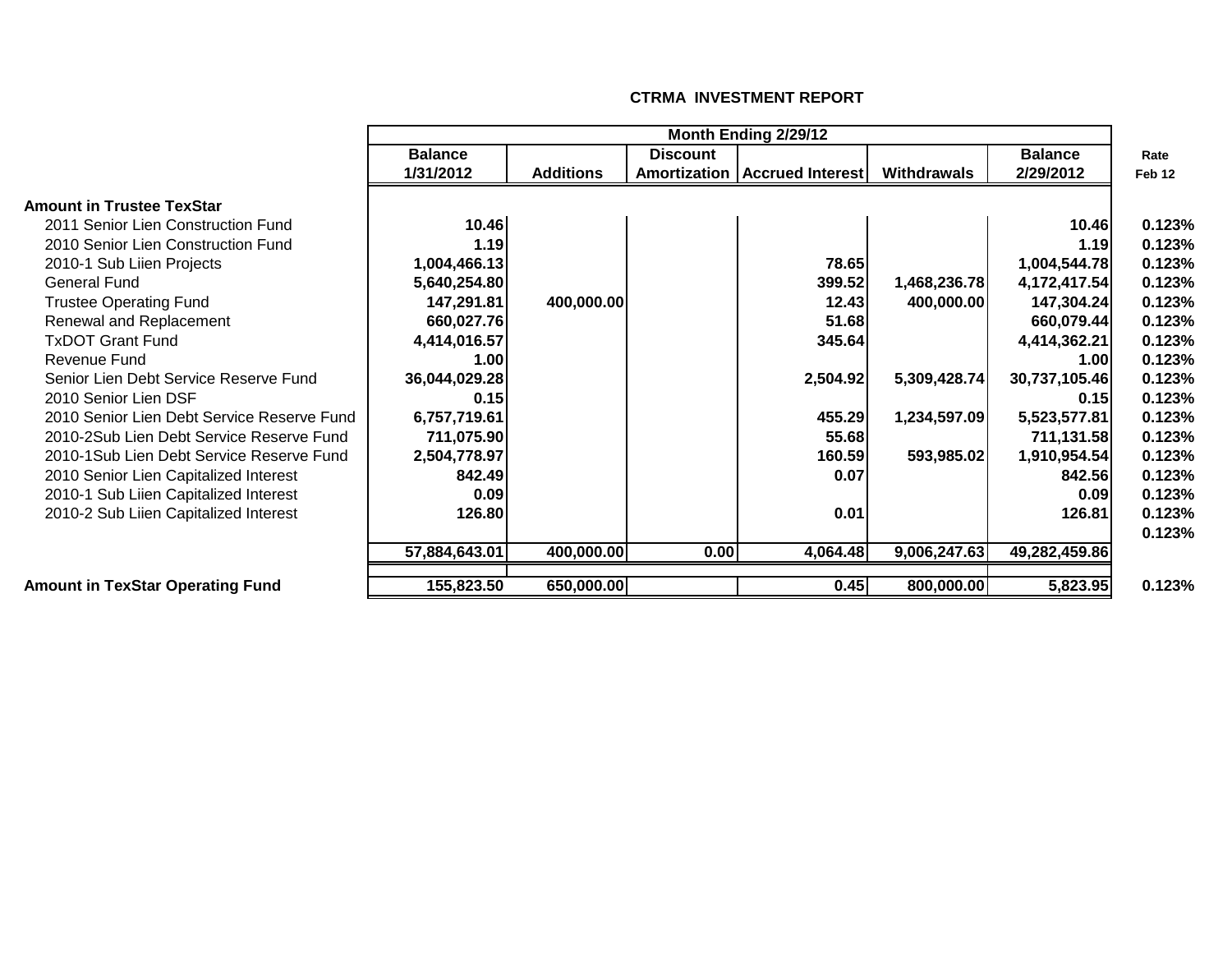|                                            |                |                  |                 | Month Ending 2/29/12                   |               |                |        |
|--------------------------------------------|----------------|------------------|-----------------|----------------------------------------|---------------|----------------|--------|
|                                            | <b>Balance</b> |                  | <b>Discount</b> |                                        |               | <b>Balance</b> | Rate   |
|                                            | 1/31/2012      | <b>Additions</b> |                 | <b>Amortization   Accrued Interest</b> | Withdrawals   | 2/29/2012      | Feb 12 |
| <b>Fidelity Money Market Fund</b>          |                |                  |                 |                                        |               |                |        |
| <b>Operating Fund</b>                      | 0.00           | 650,000.00       |                 | 0.30                                   | 650,000.00    | 0.30           | 0.001% |
| 2010-1 Sub Lien Project Acct               | 19,223.43      |                  |                 | 0.16                                   | 1,515.71      | 17,707.88      | 0.001% |
| 2010 Senior Lien Project Acct              | 1,477.91       | 1,992,198.89     |                 | 1.42                                   | 1,993,252.68  | 425.54         | 0.001% |
| 2011 Senior Lien Project Acct              | 714,123.12     | 2,577,480.28     |                 | 2.45                                   | 3,291,243.65  | 362.20         | 0.001% |
| 2005 Debt Service Fund                     | 840,438.13     | 840,395.83       |                 | 6.31                                   |               | 1,680,840.27   | 0.001% |
| 2011 Senior Lien Debt Service Acct         | 2,631.00       |                  |                 | 0.02                                   |               | 2,631.02       | 0.001% |
| Subordinate Lien TIFIA DS Fund             | 368,367.11     | 651,466.33       |                 | 2.57                                   |               | 1,019,836.01   | 0.001% |
| 2010-2 BABs Supplemental Security          | 2.04           |                  |                 | 0.21                                   |               | 2.25           | 0.001% |
| 2010-2 Cap I Fund                          | 250,388.69     |                  |                 | 1.99                                   |               | 250,390.68     | 0.001% |
| 2010 CAP Interest Senior lien              | 531.80         |                  |                 | $-0.46$                                |               | 531.34         | 0.001% |
| 2011 Sr Cap I Fund                         | 34,415.25      |                  |                 | 0.51                                   |               | 34,415.76      | 0.001% |
| 2011 Sub Debt CAP I                        | 817.28         |                  |                 | 0.09                                   |               | 817.37         | 0.001% |
| 2010-1 Sub lien BABs supplemental Security | 0.00           |                  |                 | 0.39                                   |               | 0.39           | 0.001% |
| 2011 Subordinate Lien Project              | 0.10           |                  |                 |                                        |               | 0.10           | 0.001% |
| <b>TxDOT Grant Fund</b>                    | 2,003,688.05   |                  |                 | 17.02                                  |               | 2,003,705.07   | 0.001% |
| Renewal and Replacement                    | 0.66           |                  |                 |                                        |               | 0.66           | 0.001% |
| <b>Revenue Fund</b>                        | 1,093,015.29   | 2,118,820.43     |                 | 9.12                                   | 2,294,054.92  | 917,789.92     | 0.001% |
| <b>General Fund</b>                        | 1,602.03       | 1,778,227.88     |                 | 0.19                                   | 1,468,375.77  | 311,454.33     | 0.001% |
| 2010 Senior Debt Service Reserve Fund      | 2,765,379.42   | 1,234,597.09     |                 | 23.49                                  | 3,971,233.50  | 28,766.50      | 0.001% |
| 2010-1 Debt Service Reserve Fund           | 1,420,503.00   | 627,681.37       |                 | 11.98                                  | 2,014,500.00  | 33,696.35      | 0.001% |
| 2010-2 Debt Service Reserve Fund           | 53,335.89      | 7,015.82         |                 | 0.42                                   |               | 60,352.13      | 0.001% |
| 2011 Sub Debt Debt Service Reserve Fund    | 3,499,050.19   |                  |                 | 31.64                                  |               | 3,499,081.83   | 0.001% |
| 2005 Senior Lien Debt Service Reserve Fund | 1.65           | 5,309,428.74     |                 |                                        | 5,309,430.39  | 0.00           | 0.001% |
|                                            | 13,068,992.04  | 17,787,312.66    | 0.00            | 109.82                                 | 20,993,606.62 | 9,862,807.90   |        |
|                                            |                |                  |                 |                                        |               |                |        |

#### **CTRMA INVESTMENT REPORT**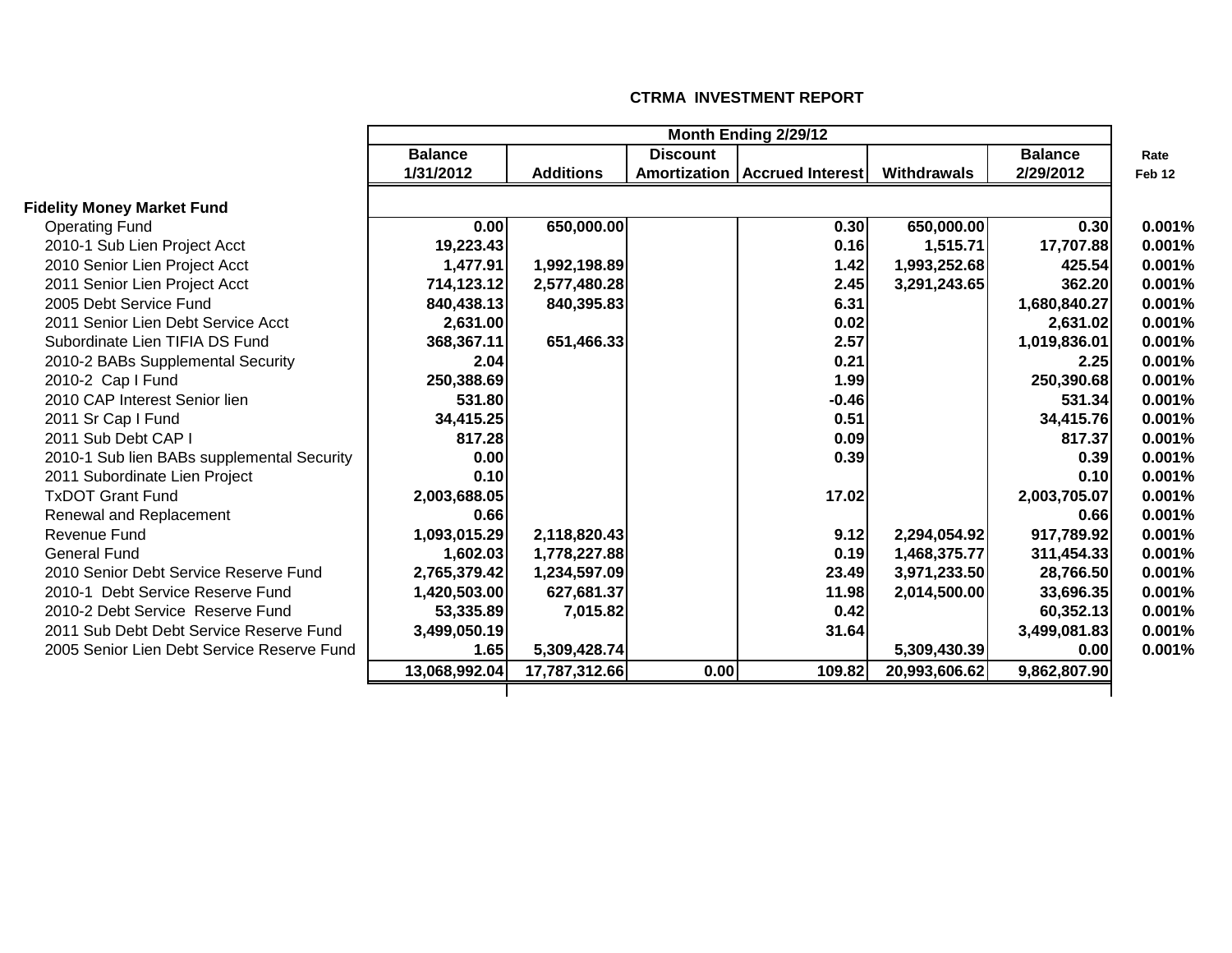|                                              | Month Ending 2/29/12 |                  |                 |                                 |                    |                |                   |  |  |
|----------------------------------------------|----------------------|------------------|-----------------|---------------------------------|--------------------|----------------|-------------------|--|--|
|                                              | <b>Balance</b>       |                  | <b>Discount</b> |                                 |                    | <b>Balance</b> | Rate              |  |  |
|                                              | 1/31/2012            | <b>Additions</b> |                 | Amortization   Accrued Interest | <b>Withdrawals</b> | 2/29/2012      | Feb <sub>12</sub> |  |  |
| <b>Amount in Bayerische Landesbank GIC</b>   |                      |                  |                 |                                 |                    |                |                   |  |  |
| Senior Lien Cap-I 2010                       | 3,417,374.58         |                  |                 | 2,590.17                        |                    | 3,419,964.75   | 0.880%            |  |  |
| Senior Lien Project Fund 2010                | 18,515,580.20        |                  |                 | 13,247.92                       | 1,992,198.89       | 16,536,629.23  | 0.850%            |  |  |
| Senior Lien Project Fund 2011                | 138,104,078.39       |                  |                 | 34,263.56                       | 2,576,978.85       | 135,561,363.10 | 0.295%            |  |  |
| <b>Subordinate Lien Project Fund 2011</b>    | 48,042,227.47        |                  |                 | 11,919.25                       |                    | 48,054,146.72  | 0.295%            |  |  |
|                                              | 208,079,260.64       | 0.00             | 0.00            | 62,020.90                       | 4,569,177.74       | 203,572,103.80 |                   |  |  |
| <b>Amount in Fed Agencies and Treasuries</b> |                      |                  |                 |                                 |                    |                |                   |  |  |
| <b>Amortized Principal</b>                   | 58,837,313.15        | 11,245,825.70    | (58, 479.17)    |                                 |                    | 70,024,659.68  |                   |  |  |
| <b>Accrued Interest</b>                      |                      |                  |                 | 86,497.20                       |                    |                |                   |  |  |
|                                              | 58,837,313.15        | 11,245,825.70    | (58, 479.17)    |                                 | 0.00               | 70,024,659.68  |                   |  |  |
| <b>Certificates of Deposit</b>               | 3,000,000.00         |                  |                 |                                 | 3,000,000.00       | 0.00           |                   |  |  |
| <b>Total in Pools</b>                        | 58,040,466.51        | 1,050,000.00     |                 | 4,064.93                        | 9,806,247.63       | 49,288,283.81  |                   |  |  |
| <b>Total in Money Market</b>                 | 13,068,992.04        | 17,787,312.66    |                 | 109.82                          | 20,993,606.62      | 9,862,807.90   |                   |  |  |
| <b>Total in Fed Agencies</b>                 | 58,837,313.15        | 11,245,825.70    | (58, 479.17)    |                                 | 0.00               | 70,024,659.68  |                   |  |  |
| <b>Bayerische Landesbank GIC</b>             | 208,079,260.64       | 0.00             |                 | 62,020.90                       | 4,569,177.74       | 203,572,103.80 |                   |  |  |
| <b>Total Invested</b>                        | 341,026,032.34       | 30,083,138.36    | (58, 479.17)    | 66,195.65                       | 38,369,031.99      | 332,747,855.19 |                   |  |  |

#### **CTRMA INVESTMENT REPORT**

All Investments in the portfollio are in compliance with the CTRMA's Investment policy. William Chapman, CFO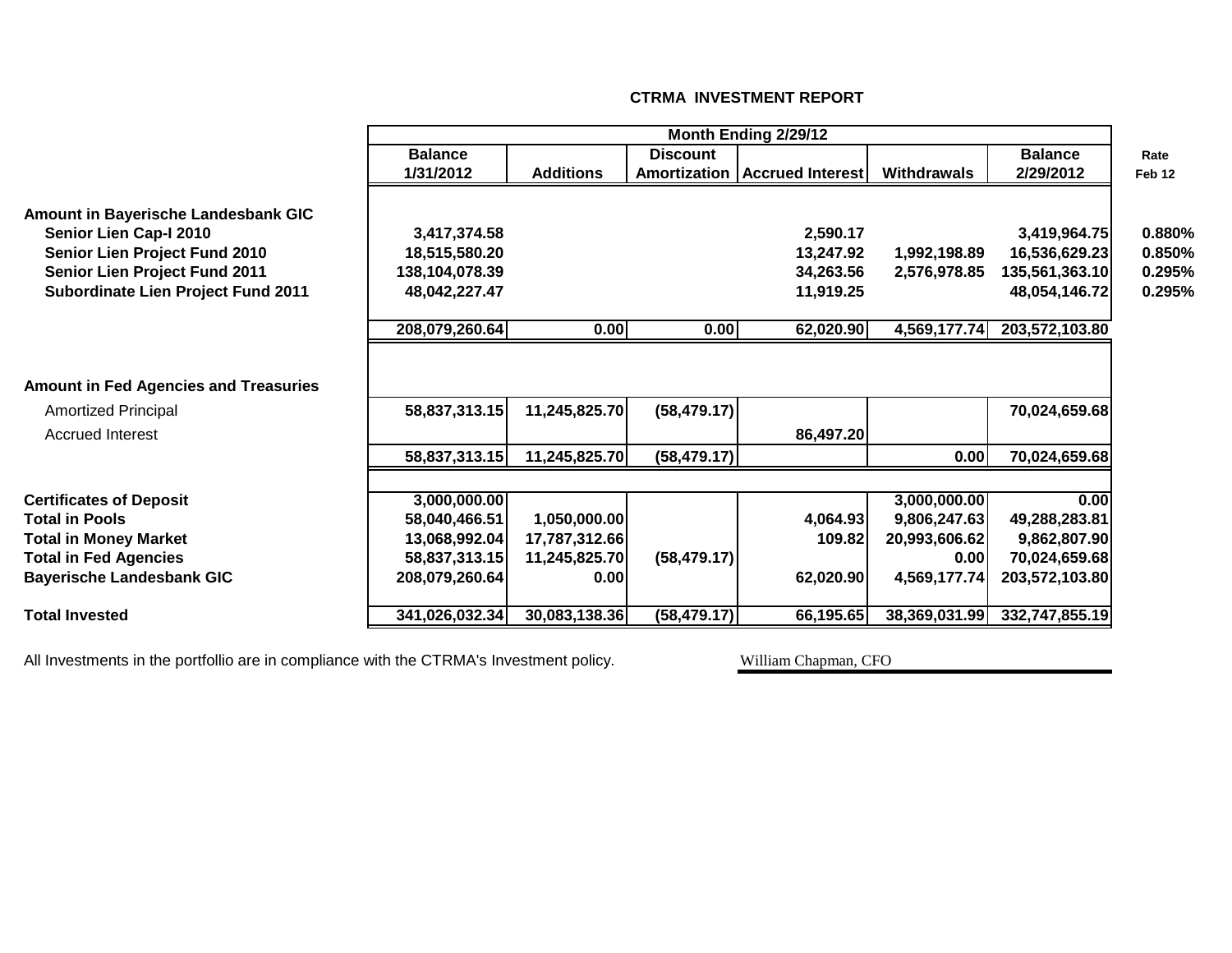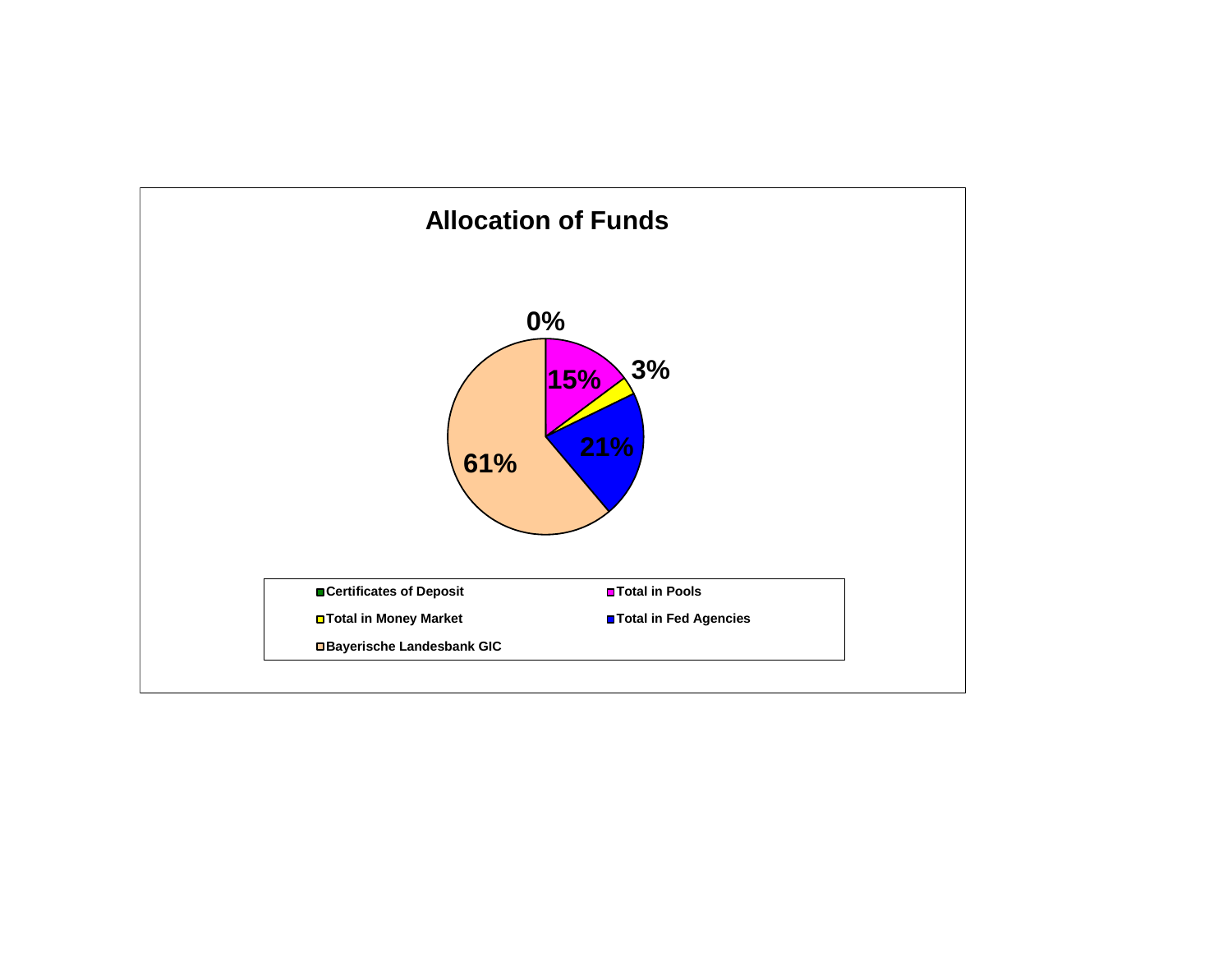| Agency                             | <b>CUSIP#</b> | <b>COST</b>   | <b>Book Value</b> | <b>Market Value</b> | <b>Yield to Maturity</b> | <b>Purchased</b> | <b>FUND</b><br><b>Matures</b>  |
|------------------------------------|---------------|---------------|-------------------|---------------------|--------------------------|------------------|--------------------------------|
| <b>San Antonio Water Utilities</b> | 79642BLM3     | 200,000.00    | 200,000.00        | 200,068.00          | 1.1090%                  | 11/23/2010       | 5/15/2012 2010-2 DSRF          |
| <b>San Antonio Water Utilities</b> | 79642BLN1     | 190,000.00    | 190,000.00        | 191,005.10          | 1.4570%                  | 11/23/2010       | 5/15/2013 2010-2 DSRF          |
| Federal Home Ioan Bank             | 3137EABY4     | 3,064,452.00  | 3,004,296.80      | 3,003,630.00        | 0.4005%                  | 12/23/2010       | 3/23/2012 TxDOT Grant Fund     |
| Fannie Mae                         | 31398A6F4     | 2,319,702.34  | 2,317,612.41      | 2,319,491.10        | 0.2391%                  | 6/29/2011        | 12/28/2012 2011 Sub Debt CAP I |
| Federal Home Ioan Bank             | 3137EABM0     | 2,473,720.78  | 2,422,147.19      | 2,427,390.06        | 0.3930%                  | 6/29/2011        | 6/28/2013 2011 Sub Debt CAP I  |
| Federal Home Ioan Bank             | 3134A4UL6     | 2,326,924.30  | 2,338,616.20      | 2,327,113.26        | 0.6300%                  | 6/29/2011        | 11/15/2013 2011 Sub Debt CAP I |
| <b>Treasury</b>                    | 912828GW4     | 2,367,714.38  | 2,295,238.13      | 2,294,647.02        | 0.0730%                  | 6/29/2011        | 6/30/2012 2011 Sub Debt CAP I  |
| Federal Home Ioan Bank             | 3134A4UL6     | 8,794,454.76  | 8,845,636.51      | 8,813,867.58        | 0.7190%                  | 6/29/2011        | 11/15/2013 2011 Sr Debt CAP I  |
| Federal Home Ioan Bank             | 3137EABM0     | 9,351,457.81  | 9,161,638.53      | 9,192,470.68        | 0.4830%                  | 6/29/2011        | 6/28/2013 2011 Sr Debt CAP I   |
| <b>Treasury</b>                    | 912828NS5     | 8,776,228.75  | 8,750,742.92      | 8,752,330.32        | 0.1880%                  | 6/29/2011        | 6/30/2012 2011 Sr Debt CAP I   |
| <b>Fannie Mae</b>                  | 31398A6F4     | 8,771,478.75  | 8,769,043.75      | 8,783,006.04        | 0.3331%                  | 6/29/2011        | 12/28/2012 2011 Sr Debt CAP I  |
| <b>Fannie Mae</b>                  | 3135G0GU1     | 7,002,030.00  | 7,001,860.83      | 7,003,080.00        | 0.4704%                  | 1/3/2012         | 12/27/2013 2011 Sr DSRF        |
| <b>Fannie Mae</b>                  | 3135G0GU2     | 3,501,015.00  | 3,500,930.42      | 3,501,540.00        | 0.4704%                  | 1/3/2012         | 12/27/2013 2011 Sub DSRF       |
| Davis Cnty Utah Sch Dist           | 239019UK6     | 1,397,056.00  | 1,391,927.50      | 1,392,374.60        | 0.2300%                  | 2/9/2012         | 6/1/2013 2011 SR DSRF          |
| <b>Fannie Mae</b>                  | 31398A3L4     | 3,883,198.70  | 3,876,548.86      | 3,871,593.80        | 0.2605%                  | 2/7/2012         | 9/17/2013 2005 Sr DSRF         |
| <b>Fannie Mae</b>                  | 31398A3L4     | 3,954,171.00  | 3,947,399.63      | 3,942,354.00        | 0.2605%                  | 2/7/2012         | 9/17/2013 2010 Sr DSRF         |
| <b>Fannie Mae</b>                  | 3135GOGHO     | 2,011,400.00  | 2,011,020.00      | 2,003,060.00        | 0.2104%                  | 2/6/2012         | 12/5/2014 2010-1 DSRF          |
|                                    |               | 70,385,004.57 | 70,024,659.68     | 70,019,021.56       |                          |                  |                                |
|                                    |               |               |                   |                     |                          |                  |                                |

| Amount of investments As of February, 2012 |  |
|--------------------------------------------|--|
|--------------------------------------------|--|

|                                    |               |               | <b>Cummulative</b>  | 2/29/2012         |                       | Interest Income February 2012 |               |                        |
|------------------------------------|---------------|---------------|---------------------|-------------------|-----------------------|-------------------------------|---------------|------------------------|
| Agency                             | <b>CUSIP#</b> | <b>COST</b>   | <b>Amortization</b> | <b>Book Value</b> | <b>Maturity Value</b> | <b>Accrued Interest</b>       | Amortizatuion | <b>Interest Earned</b> |
| <b>San Antonio Water Utilities</b> | 79642BLM3     | 200,000.00    | 0.00                | 200,000.00        | 200,000.00            | 184.83                        |               | 184.83                 |
| <b>San Antonio Water Utilities</b> | 79642BLN1     | 190,000.00    | 0.00                | 190,000.00        | 190,000.00            | 230.69                        |               | 230.69                 |
| Federal Home Ioan Bank             | 3137EABY4     | 3,064,452.00  | 60,155.20           | 3,004,296.80      | 3,000,000.00          | 5,312.50                      | (4,296.80)    | 1,015.70               |
| <b>IF</b> annie Mae                | 31398A6F4     | 2,319,702.34  | 2,089.93            | 2,317,612.41      | 2,315,000.00          | 723.44                        | (261.24)      | 462.20                 |
| Federal Home Ioan Bank             | 3137EABM0     | 2,473,720.78  | 51,573.59           | 2,422,147.19      | 2,319,000.00          |                               | (6,446.70)    | (6, 446.70)            |
| Federal Home Ioan Bank             | 3134A4UL6     | 2,326,924.30  | 11,691.90           | 2,338,616.20      | 2,362,000.00          |                               | 1,461.49      | 1,461.49               |
| <b>Treasury</b>                    | 912828GW4     | 2,367,714.38  | 72,476.25           | 2,295,238.13      | 2,259,000.00          | 9,177.19                      | (9,059.53)    | 117.66                 |
| Federal Home Ioan Bank             | 3134A4UL6     | 8,794,454.76  | 51,181.75           | 8,845,636.51      | 8,946,000.00          |                               | 6,397.72      | 6,397.72               |
| Federal Home Ioan Bank             | 3137EABM0     | 9,351,457.81  | 189,819.28          | 9,161,638.53      | 8,782,000.00          | 27,443.75                     | (23, 727.41)  | 3,716.34               |
| Treasury                           | 912828NS5     | 8,776,228.75  | 25,485.83           | 8,750,742.92      | 8,738,000.00          | 4,551.04                      | (3, 185.73)   | 1,365.31               |
| Fannie Mae                         | 31398A6F4     | 8,771,478.75  | 2,435.00            | 8,769,043.75      | 8,766,000.00          | 2,739.38                      | (304.38)      | 2,435.00               |
| <b>Fannie Mae</b>                  | 3135G0GU1     | 7,002,030.00  | 169.17              | 7,001,860.83      | 7,000,000.00          | 2,916.67                      | (84.58)       | 2,832.09               |
| <b>IFannie Mae</b>                 | 3135G0GU2     | 3,501,015.00  | 84.58               | 3,500,930.42      | 3,500,000.00          | 1,458.33                      | (42.29)       | 1,416.04               |
| Davis Cnty Utah Sch Dist           | 239019UK6     | 1,397,056.00  | 5,128.50            | 1,391,927.50      | 1,315,000.00          | 8,218.75                      | (5, 128.50)   | 3,090.25               |
| Fannie Mae                         | 31398A3L4     | 3,883,198.70  | 6,649.84            | 3,876,548.86      | 3,830,000.00          | 10,771.88                     | (6,649.84)    | 4,122.04               |
| <b>Fannie Mae</b>                  | 31398A3L4     | 3,954,171.00  | 6,771.37            | 3,947,399.63      | 3,900,000.00          | 10,968.75                     | (6,771.38)    | 4,197.37               |
| Fannie Mae                         | 3135GOGHO     | 2,011,400.00  | 380.00              | 2,011,020.00      | 2,000,000.00          | 1,800.00                      | (380.00)      | 1,420.00               |
|                                    |               | 70,385,004.57 | 486,092.19          | 70,024,659.68     | 69,422,000.00         | 86,497.20                     | (58, 479.17)  | 28,018.03              |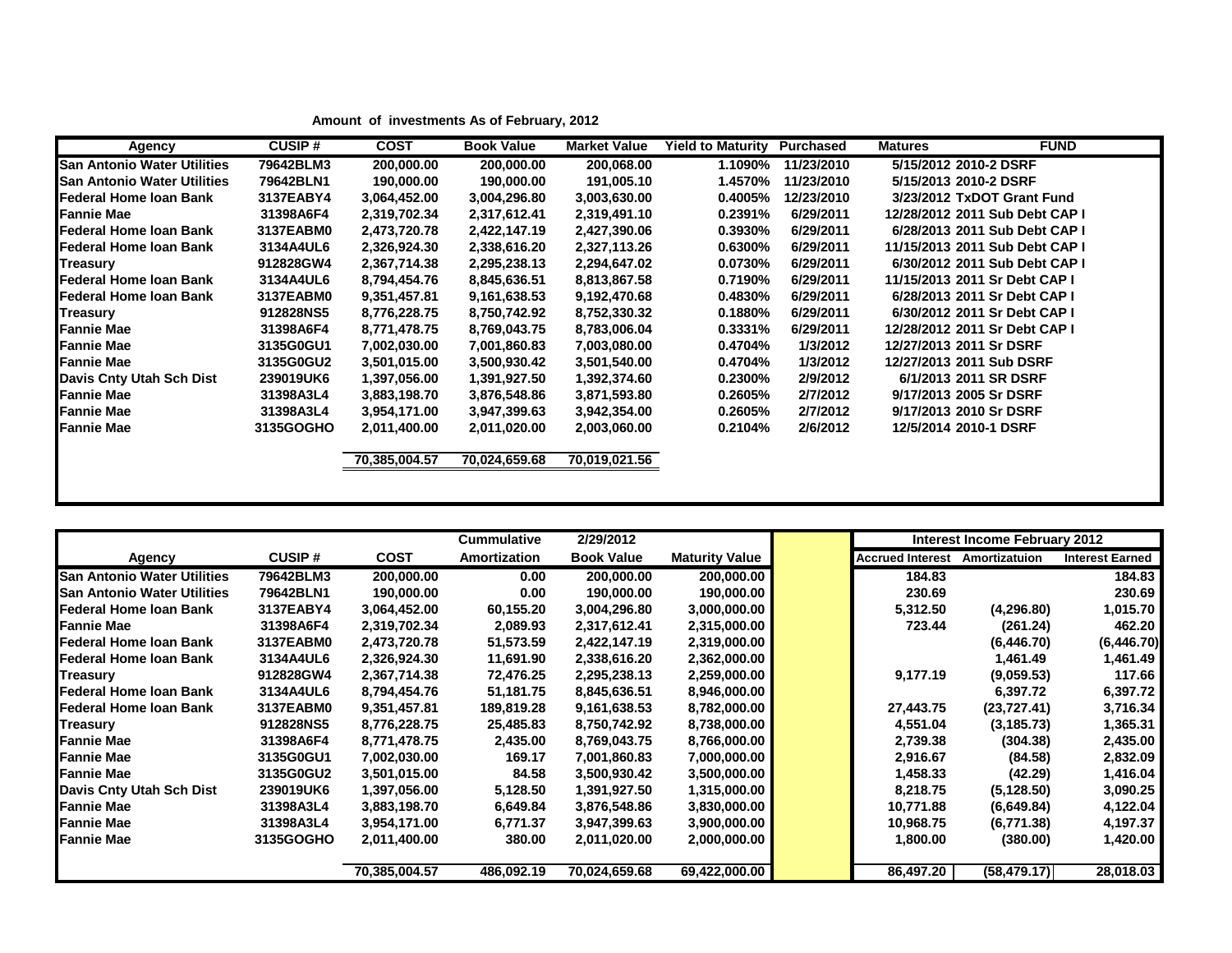

# **Monthly Newsletter — February 2012**

## **Performance**

### *As of February 29, 2012*

| <b>Current Invested Balance</b>                                                       | \$6,014,562,468.35    |  |  |  |
|---------------------------------------------------------------------------------------|-----------------------|--|--|--|
| Weighted Average Maturity (1)                                                         | 48 Days               |  |  |  |
| Weighted Average Maturity (2)                                                         | 70 Days               |  |  |  |
| Net Asset Value                                                                       | 1.000124              |  |  |  |
| <b>Total Number of Participants</b>                                                   | 751                   |  |  |  |
| Management Fee on Invested Balance                                                    | $0.05\%$ <sup>*</sup> |  |  |  |
| Interest Distributed                                                                  | \$751,543.90          |  |  |  |
| Management Fee Collected                                                              | \$252,340.39          |  |  |  |
| % of Portfolio Invested Beyond 1 Year                                                 | 2.71%                 |  |  |  |
| Standard & Poor's Current Rating                                                      | AAAm                  |  |  |  |
| Rates reflect historical information and are not an indication of future performance. |                       |  |  |  |

a sa kacamatan ing Kabupatèn Kabupatèn Kabupatèn Kabupatèn Kabupatèn Kabupatèn Kabupatèn Kabupatèn Kabupatèn K

### *February Averages*

| Average Invested Balance                 | \$6,369,979,355.18 |
|------------------------------------------|--------------------|
| Average Monthly Yield, on a simple basis | 0.0986%            |
| Average Weighted Average Maturity (1)*   | 48 Days            |
| Average Weighted Average Maturity (2)*   | 70 Days            |

#### **Definition of Weighted Average Maturity (1) & (2)**

(1) This weighted average maturity calculation uses the SEC Rule 2a-7 definition for stated maturity for any floating rate instrument held in the portfolio to determine the weighted average maturity for the pool. This Rule specifies that a variable rate instrument to be<br>paid in 397 calendar days or less shall be deemed to have a maturity equal to the period remaining until the next readjustment of the interest rate.

(2) This weighted average maturity calculation uses the final maturity of any floating rate instruments held in the portfolio to calculate the weighted average maturity for the pool.

 \* The maximum management fee authorized for the TexSTAR Cash Reserve Fund is 12 basis points. This fee may be waived in full or in part in the discretion of the TexSTAR co-administrators at any time as provided for in the TexSTAR Information Statement.

## **New Participants**

We would like to welcome the following entity who joined the TexSTAR program in February: ★ Texas Coalition for Affordable Power

## **Holiday Reminder**

In observance of Good Friday, **TexSTAR will be closed Friday, April 6, 2012.** All ACH transactions initiated on Thursday, April 5th will settle on Monday, April 9th.

## **Economic Commentary**

Risk markets continued their surge in February, reacting to positive developments on both sides of the Atlantic. Meanwhile, the ongoing improvement in U.S. economic data is an additional tailwind for market sentiment, with several important releases such as the ISM manufacturing survey, new vehicle sales (which topped 15 million annualized units for the first time since February 2008), payroll employment and the NAHB homebuilder survey moving higher over the course of the month. The principal source of disappointment was home prices, which fell further highlighting the continuing 'balance sheet' recession in the U.S. household sector. The steady recovery in the U.S. and determination of European officials to avoid market disruption, alongside the commitment of central banks across the developed world to keep policy rates near-zero have caused credit spreads to compress significantly so far this year. Economic data released during February supported growth improving to slightly below trend. The labor market continued to improve, and manufacturing and consumer confidence surveys were generally indicative of expansion. However, activity measures were more subdued, with new risks coming from rising oil and gas prices.

A number of risks continue to threaten the relative calm of recent months. Crude oil could spike further without an easing of tensions in the Persian Gulf and broader Middle East; more austerity in Greece risks a deeper recession; an opposition victory in April's French election could undermine Franco-German solidarity on the 'austerity with support' approach; and in the U.S., the lack of support from income or home prices could ultimately undermine confidence in the sustainability of the apparent demand recovery. In the U.S., risks from fiscal retrenchment have partially subsided given the extensions of the payroll tax cut and unemployment claims. Longer-term, headwinds remain in the form of expiring tax cut provisions and automatic spending cuts at the beginning of 2013. The rise in retail gasoline prices thus far in 2012 is a new risk to the economic expansion. High and rising gasoline prices will likely put upward pressure on consumer prices and weigh on consumption growth. With inflation data close to 2%, it may be difficult for the Federal Reserve to ease policy further unless risks to employment rise substantially.

This information is an excerpt from an economic report dated February 2012 provided to TexSTAR by JP Morgan Asset Management, Inc., the investment manager of the TexSTAR pool.

### *For more information about TexSTAR, please visit our web site at www.texstar.org.*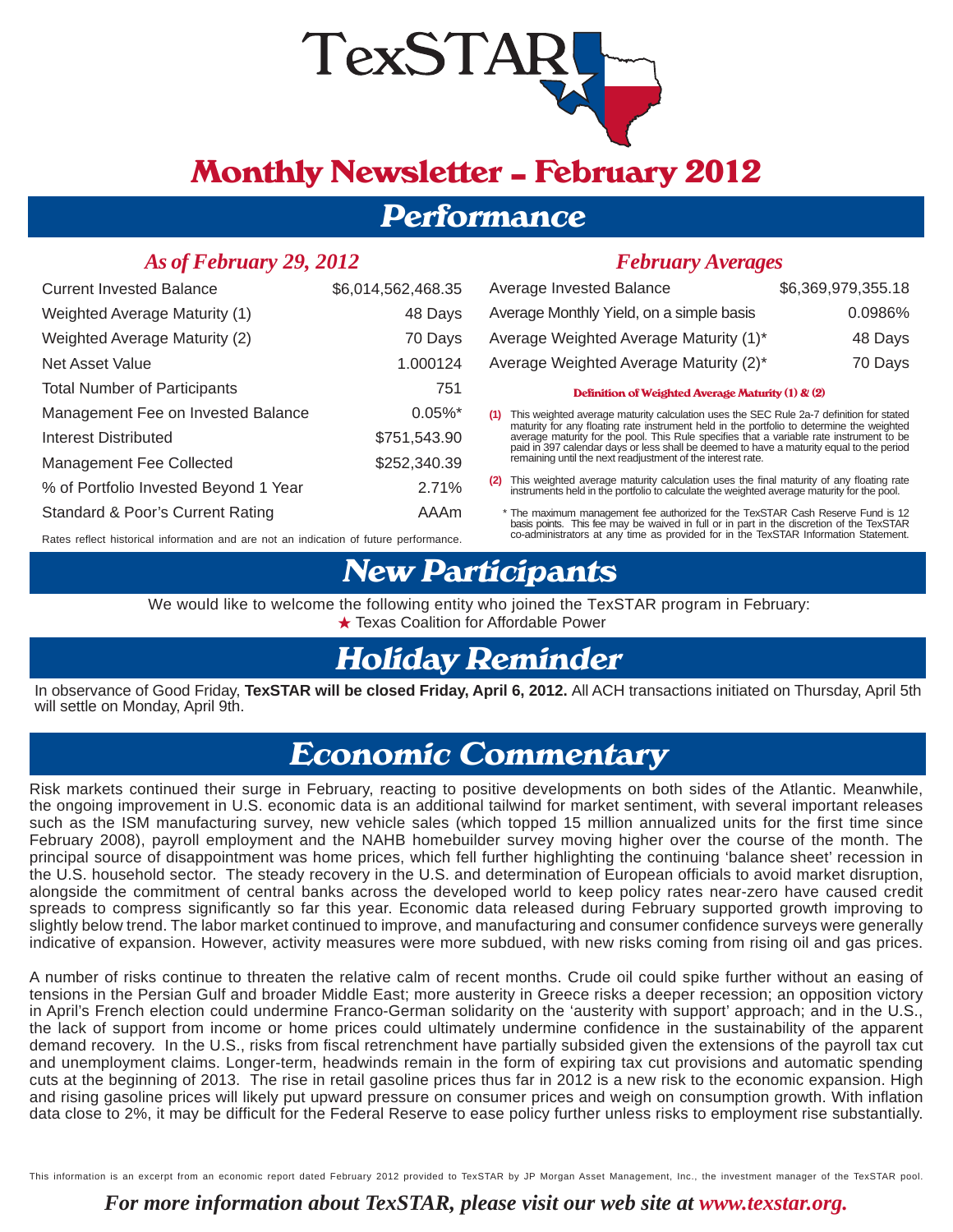## **Information at a Glance**



## **Historical Program Information**

| <b>Month</b>  | Average<br>Rate | <b>Book</b><br><b>Value</b> | <b>Market</b><br>Value | <b>Net</b><br><b>Asset Value</b> | WAM $(1)^*$ | <b>WAM (2)*</b> | Number of<br><b>Participants</b> |
|---------------|-----------------|-----------------------------|------------------------|----------------------------------|-------------|-----------------|----------------------------------|
| Feb 12        | 0.0986%         | \$6,014,562,468.35          | \$6,015,309,681.45     | 1.000124                         | 48          | 70              | 751                              |
| Jan 12        | 0.0902%         | 6.122.141.791.23            | 6,122,989,120.67       | 1.000138                         | 46          | 73              | 750                              |
| Dec 11        | 0.0815%         | 5.164.291.074.36            | 5.164.844.831.26       | 1.000107                         | 48          | 79              | 749                              |
| <b>Nov 11</b> | 0.0973%         | 4,964,174,535.92            | 4,964,899,185.74       | 1.000145                         | 48          | 80              | 747                              |
| Oct 11        | 0.0807%         | 5, 191, 742, 744. 46        | 5,192,081,793.52       | 1.000065                         | 47          | 74              | 745                              |
| Sep 11        | 0.0906%         | 5,218,150,511.94            | 5.218.680.416.17       | 1.000100                         | 46          | 76              | 741                              |
| Aug 11        | 0.0940%         | 4,773,149,074.88            | 4,773,628,030.81       | 1.000100                         | 45          | 69              | 735                              |
| <b>Jul 11</b> | 0.0746%         | 4,990,872,181.48            | 4,991,025,373.13       | 1.000030                         | 38          | 55              | 735                              |
| <b>Jun 11</b> | 0.0889%         | 5,280,726,280.87            | 5,281,501,501.41       | 1.000146                         | 50          | 69              | 733                              |
| May 11        | 0.0863%         | 5,566,580,016.75            | 5,567,478,247.07       | 1.000161                         | 46          | 66              | 732                              |
| Apr 11        | 0.1108%         | 5,661,130,480.00            | 5,662,108,871.87       | 1.000172                         | 50          | 72              | 731                              |
| Mar 11        | 0.1408%         | 5,949,037,975.79            | 5,949,804,553.22       | 1.000128                         | 50          | 73              | 730                              |

# **Portfolio Asset Summary as of February 29, 2012**

|                                      | <b>Book Value</b> | <b>Market Value</b> |  |
|--------------------------------------|-------------------|---------------------|--|
| Uninvested Balance                   | \$<br>161.70      | S<br>161.70         |  |
| Accrual of Interest Income           | 425,258.05        | 425,258.05          |  |
| Interest and Management Fees Payable | (844, 601.52)     | (844, 601.52)       |  |
| Payable for Investment Purchased     | (250,000,000.00)  | (250,000,000.00)    |  |
| Repurchase Agreement                 | 3,481,062,000.00  | 3,481,062,000.00    |  |
| <b>Government Securities</b>         | 2,783,919,650.12  | 2,784,666,863.22    |  |
|                                      |                   |                     |  |

 **Total \$ 6,014,562,468.35 \$ 6,015,309,681.45**

Market value of collateral supporting the Repurchase Agreements is at least 102% of the Book Value. The portfolio is managed by J.P. Morgan Chase & Co. and the assets are safekept in a separate custodial account at the Federal Reserve Bank in the name of TexSTAR. The only source of payment to the Participants are the assets of TexSTAR. There is no secondary source of payment for the pool such as insurance or guarantee. Should you require a copy of the portfolio, please contact TexSTAR Participant Services.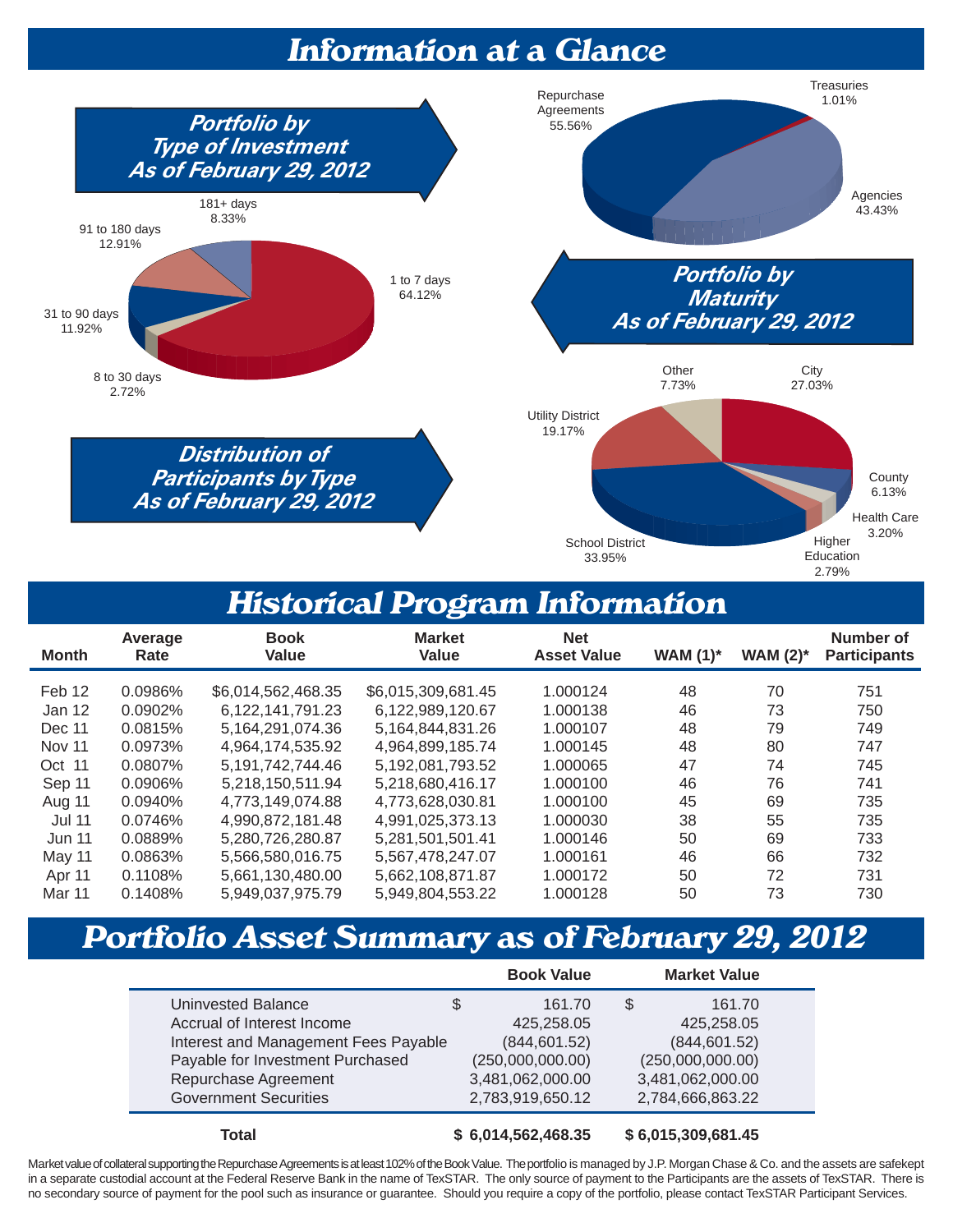## **TexSTAR versus 90-Day Treasury Bill**



■90 Day T-Bill Rate ■ TexSTAR Rate

This material is for information purposes only. This information does not represent an offer to buy or sell a security. The above rate information is obtained from sources that are believed to be reliable; however, its acc or completeness February be subject to change. The TexSTAR management fee may be waived in full or in part at the discretion of the TexSTAR co-administrators and the TexSTAR rate for the period shown reflects waiver of fees. This table represents investment performance/return to the customer, net of fees, and is not an indication of future performance. An investment in the security is not insured or guaranteed by the Federal<br>De about these and other program details are in the fund's Information Statement which should be read carefully before investing. The yield on the 90-Day Treasury Bill ("T-Bill Yield") is shown for comparative purposes only. When comparing the investment returns of the TexSTAR pool to the T-Bill Yield, you should know that the TexSTAR pool consist of allocations of specific diversified securities as detailed in the respective Information

## **Daily Summary for February 2012**

| Date      | <b>Mny Mkt Fund</b><br>Equiv. [SEC Std.] | <b>Daily Allocation</b><br><b>Factor</b> | <b>TexSTAR Invested</b><br><b>Balance</b> | <b>Market Value</b><br><b>Per Share</b> | <b>WAM</b><br>Days $(1)^*$ | <b>WAM</b><br>Days $(2)^*$ |
|-----------|------------------------------------------|------------------------------------------|-------------------------------------------|-----------------------------------------|----------------------------|----------------------------|
| 2/1/2012  | 0.1264%                                  | 0.000003463                              | \$6,177,292,621.53                        | 1.000142                                | 47                         | 71                         |
| 2/2/2012  | 0.1142%                                  | 0.000003128                              | \$6,297,735,757.08                        | 1.000117                                | 48                         | 71                         |
| 2/3/2012  | 0.1130%                                  | 0.000003095                              | \$6,355,564,866.93                        | 1.000111                                | 48                         | 70                         |
| 2/4/2012  | 0.1130%                                  | 0.000003095                              | \$6,355,564,866.93                        | 1.000111                                | 48                         | 70                         |
| 2/5/2012  | 0.1130%                                  | 0.000003095                              | \$6,355,564,866.93                        | 1.000111                                | 48                         | 70                         |
| 2/6/2012  | 0.0945%                                  | 0.000002590                              | \$6,498,158,253.73                        | 1.000111                                | 49                         | 72                         |
| 2/7/2012  | 0.0879%                                  | 0.000002408                              | \$6,598,829,891.14                        | 1.000108                                | 49                         | 70                         |
| 2/8/2012  | 0.0850%                                  | 0.000002329                              | \$6,625,083,535.93                        | 1.000106                                | 49                         | 70                         |
| 2/9/2012  | 0.0894%                                  | 0.000002448                              | \$6,628,646,545.44                        | 1.000103                                | 49                         | 71                         |
| 2/10/2012 | 0.1142%                                  | 0.000003130                              | \$6,720,586,777.99                        | 1.000097                                | 48                         | 69                         |
| 2/11/2012 | 0.1142%                                  | 0.000003130                              | \$6,720,586,777.99                        | 1.000097                                | 48                         | 69                         |
| 2/12/2012 | 0.1142%                                  | 0.000003130                              | \$6,720,586,777.99                        | 1.000097                                | 48                         | 69                         |
| 2/13/2012 | 0.1194%                                  | 0.000003271                              | \$6,650,778,041.71                        | 1.000096                                | 48                         | 70                         |
| 2/14/2012 | 0.0995%                                  | 0.000002725                              | \$6,460,775,570.07                        | 1.000073                                | 54                         | 76                         |
| 2/15/2012 | 0.1209%                                  | 0.000003312                              | \$6,297,011,355.31                        | 1.000051                                | 51                         | 73                         |
| 2/16/2012 | 0.0934%                                  | 0.000002560                              | \$6,357,481,625.26                        | 1.000061                                | 50                         | 72                         |
| 2/17/2012 | 0.0843%                                  | 0.000002310                              | \$6,309,430,554.33                        | 1.000081                                | 48                         | 70                         |
| 2/18/2012 | 0.0843%                                  | 0.000002310                              | \$6,309,430,554.33                        | 1.000081                                | 48                         | 70                         |
| 2/19/2012 | 0.0843%                                  | 0.000002310                              | \$6,309,430,554.33                        | 1.000081                                | 48                         | 70                         |
| 2/20/2012 | 0.0843%                                  | 0.000002310                              | \$6,309,430,554.33                        | 1.000081                                | 48                         | 70                         |
| 2/21/2012 | 0.0704%                                  | 0.000001928                              | \$6,173,103,189.27                        | 1.000092                                | 49                         | 72                         |
| 2/22/2012 | 0.0665%                                  | 0.000001821                              | \$6,294,781,193.15                        | 1.000085                                | 48                         | 70                         |
| 2/23/2012 | 0.0787%                                  | 0.000002157                              | \$6,270,860,436.00                        | 1.000124                                | 48                         | 70                         |
| 2/24/2012 | 0.0884%                                  | 0.000002421                              | \$6,208,511,053.80                        | 1.000112                                | 47                         | 69                         |
| 2/25/2012 | 0.0884%                                  | 0.000002421                              | \$6,208,511,053.80                        | 1.000112                                | 47                         | 69                         |
| 2/26/2012 | 0.0884%                                  | 0.000002421                              | \$6,208,511,053.80                        | 1.000112                                | 47                         | 69                         |
| 2/27/2012 | 0.1109%                                  | 0.000003038                              | \$6,205,695,109.48                        | 1.000114                                | 47                         | 69                         |
| 2/28/2012 | 0.0945%                                  | 0.000002589                              | \$6,086,895,393.17                        | 1.000136                                | 48                         | 70                         |
| 2/29/2012 | 0.1226%                                  | 0.000003360                              | \$6,014,562,468.35                        | 1.000124                                | 48                         | 70                         |
| Average   | 0.0986%                                  | 0.000002700                              | \$6,369,979,355.18                        |                                         | 48                         | 70                         |